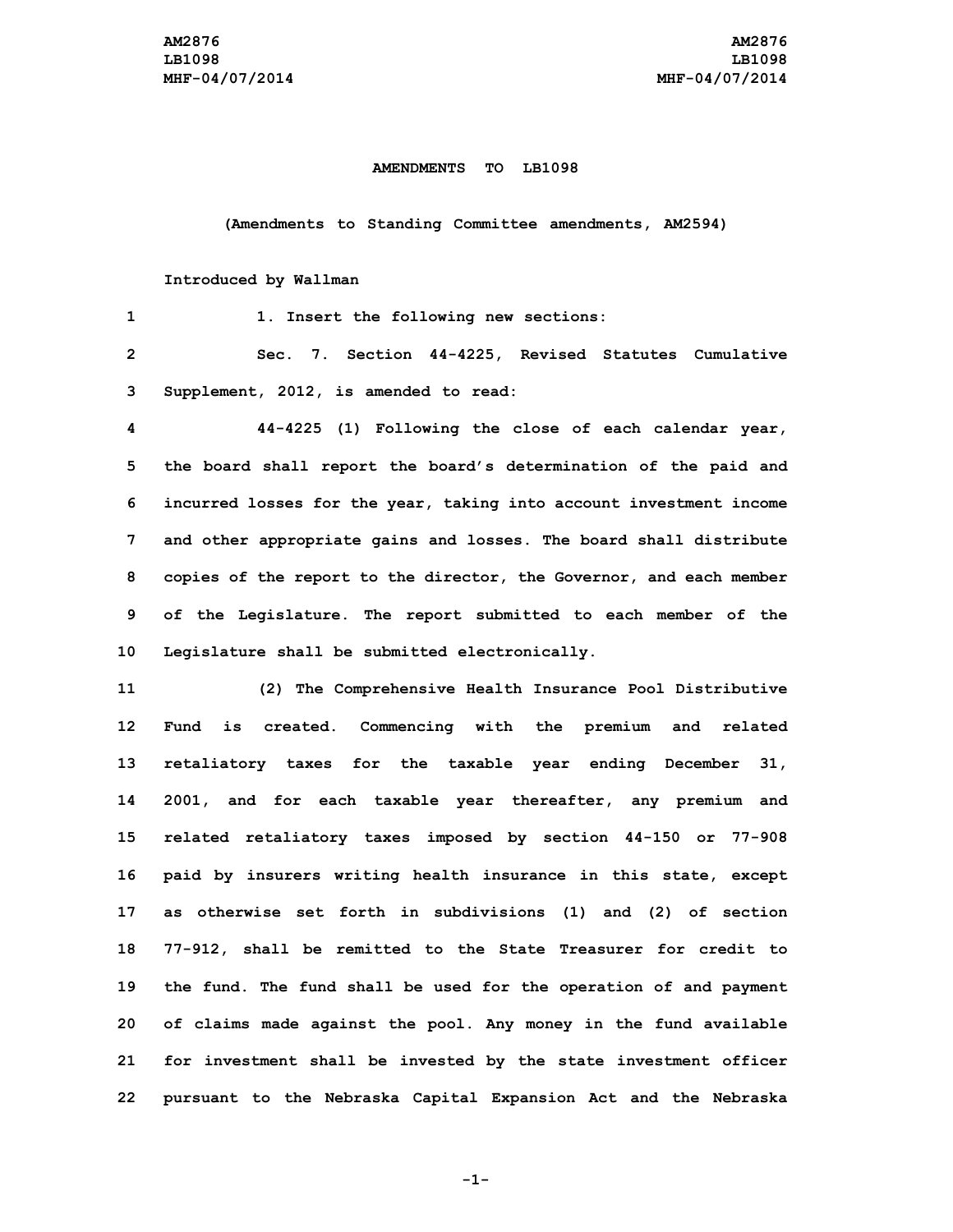**AM2876 AM2876 LB1098 LB1098 MHF-04/07/2014 MHF-04/07/2014**

**1 State Funds Investment Act.**

 **(3) The board shall make periodic estimates of the amount needed from the fund for payment of losses resulting from claims, including <sup>a</sup> reasonable reserve, and administrative, organizational, and interim operating expenses and shall notify the director of the amount needed and the justification of the board for the request.**

 **(4) The director shall approve all withdrawals from the fund and may determine when and in what amount any additional withdrawals may be necessary from the fund to assure the continuing financial stability of the pool.**

 **(5)(a) No later than May 1, 2002, and each May 1 thereafter, in 2014 and 2015, after funding of the net loss from operation of the pool for the prior premium and related retaliatory tax year, taking into account the policyholder premiums, account investment income, claims, costs of operation, and other appropriate gains and losses, the director shall transmit any money remaining in the fund as directed by section 77-912, disregarding the provisions of subdivisions (1) through (3) of such section. Interest earned on money in the fund prior to May 1, 2015, shall be credited proportionately in the same manner as premium and related retaliatory taxes set forth in section 77-912.**

 **(b) No later than May 1, 2016, and each May 1 thereafter, after funding of the net loss from operation of the pool for the prior premium and related retaliatory tax year, taking into account the policyholder premiums, account investment income, claims, costs of operation, and other appropriate gains and losses, the director shall transmit any money remaining in the fund to the State**

**-2-**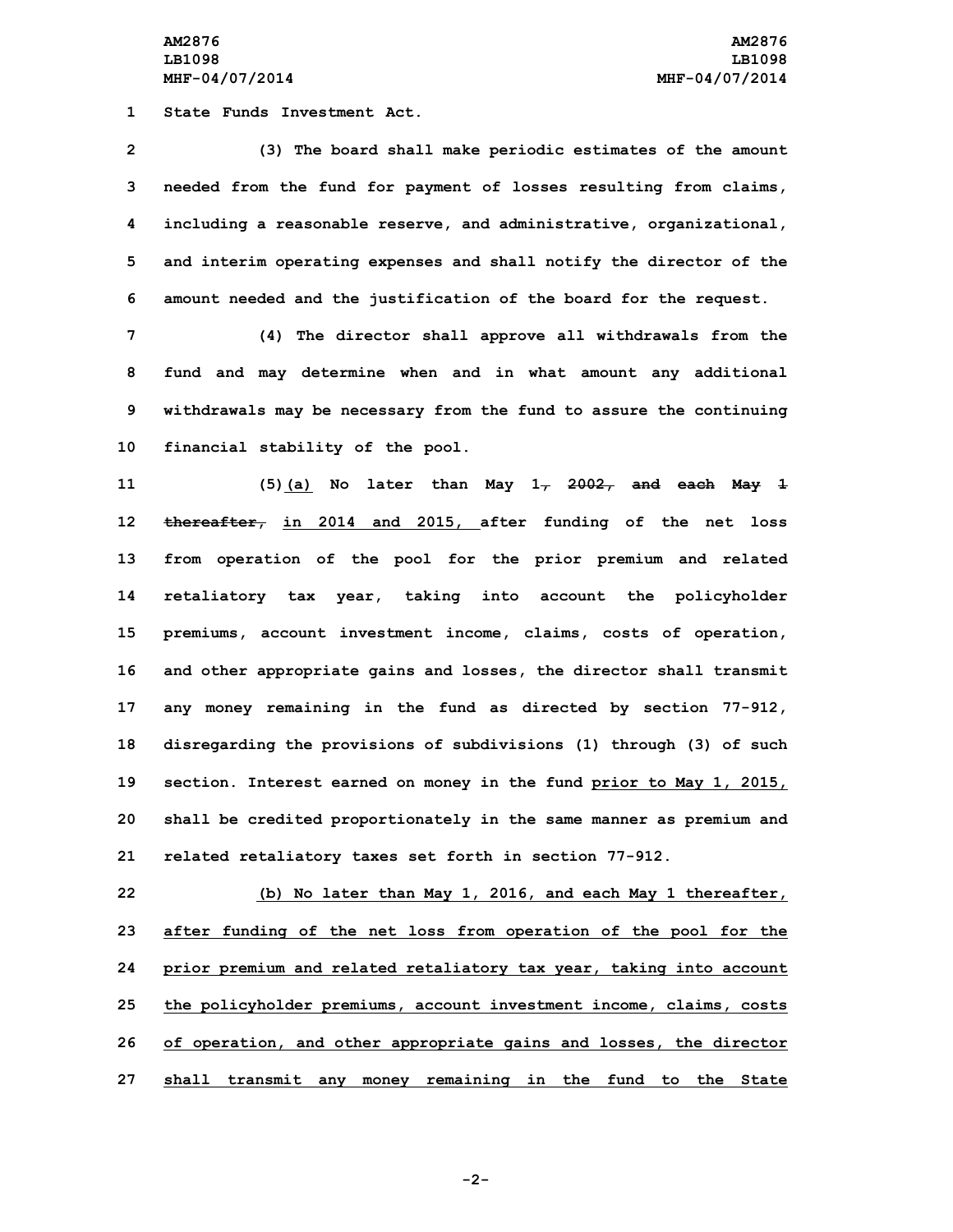|    | AM2876<br>AM2876<br>LB1098<br>LB1098                                |
|----|---------------------------------------------------------------------|
|    | MHF-04/07/2014<br>MHF-04/07/2014                                    |
| 1  | Treasurer for credit to the various funds as follows:               |
| 2  | (i) Fifty percent of the money remaining to the Insurance           |
| 3  | Tax Fund;                                                           |
| 4  | (ii) Sixteen and one-half percent of the money remaining            |
| 5  | to the General Fund;                                                |
| 6  | (iii) Twenty-three and one-half percent of the money                |
| 7  | remaining to the Health Care Access and Support Fund; and           |
| 8  | (iv) Ten percent of the money remaining to the Mutual               |
| 9  | Finance Assistance Fund.                                            |
| 10 | (6) Interest earned on money in the Comprehensive Health            |
| 11 | Insurance Pool Distributive Fund beginning May 1, 2015, shall       |
| 12 | be credited proportionately in the same manner as provided in       |
| 13 | subdivision (5) (b) of this section.                                |
| 14 | Sec. 8. Section 68-901, Revised Statutes Cumulative                 |
| 15 | Supplement, 2012, is amended to read:                               |
| 16 | 68-901 Sections 68-901 to 68-974 and section 9 of this              |
| 17 | act shall be known and may be cited as the Medical Assistance Act.  |
| 18 | Sec. 9. The Health Care Access and Support Fund is                  |
| 19 | created. The fund shall be used to support the medical assistance   |
| 20 | program under the Wellness in Nebraska Act, including participants  |
| 21 | pursuant to the state plan amendment and all waivers granted        |
| 22 | by the Centers for Medicare and Medicaid Services. Any money in     |
| 23 | the fund available for investment shall be invested by the state    |
| 24 | investment officer pursuant to the Nebraska Capital Expansion Act   |
| 25 | and the Nebraska State Funds Investment Act. Any unexpended balance |
| 26 | remaining in the fund at the close of the biennium shall be         |
| 27 | reappropriated for the succeeding biennium.                         |

**-3-**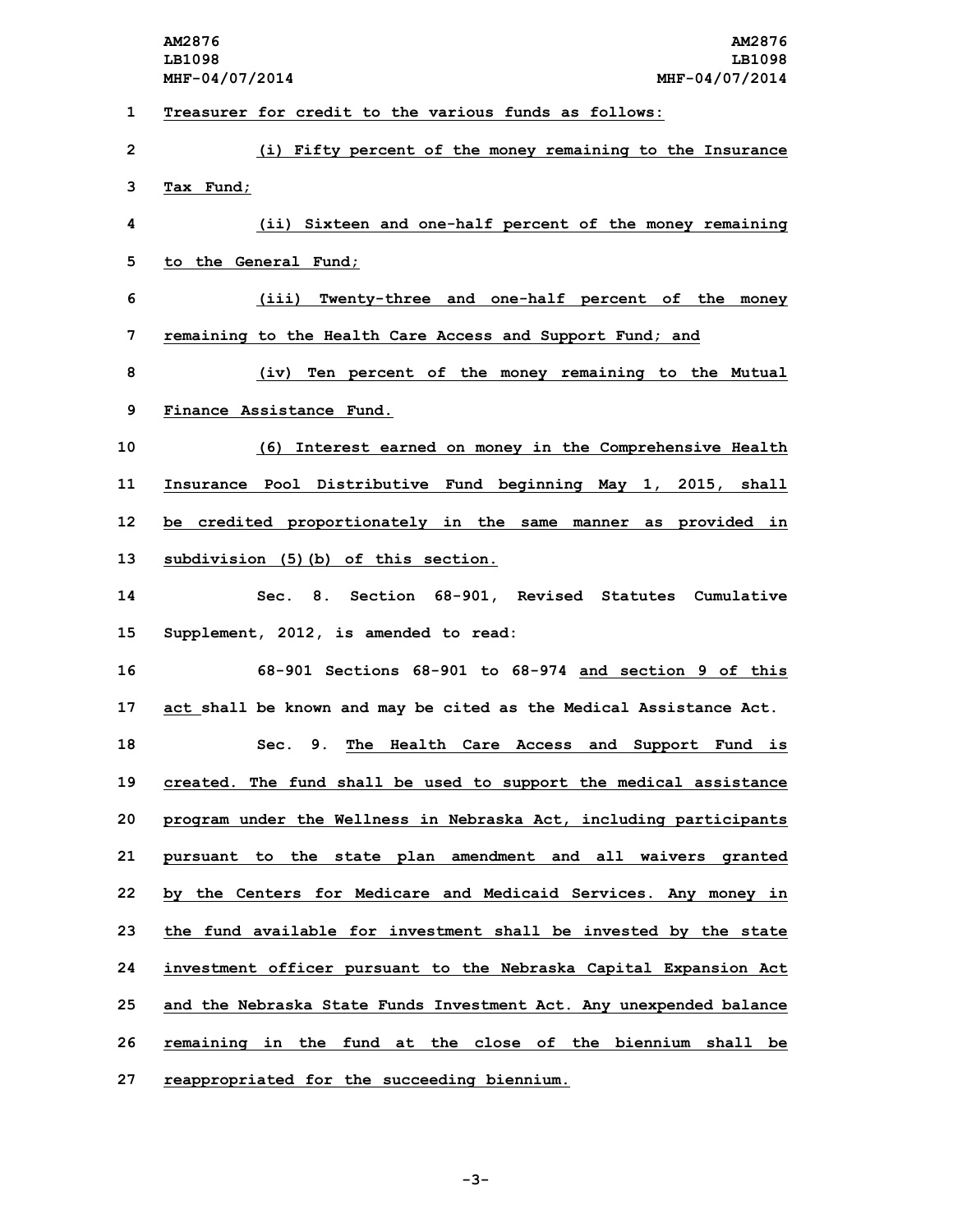**AM2876 AM2876 LB1098 LB1098 MHF-04/07/2014 MHF-04/07/2014**

**1 Sec. 10. Section 68-906, Revised Statutes Cumulative 2 Supplement, 2012, is amended to read:**

 **68-906 For purposes of paying medical assistance under the Medical Assistance Act and sections 68-1002 and 68-1006, the State of Nebraska accepts and assents to all applicable provisions of Title XIX and Title XXI of the federal Social Security Act. Any reference in the Medical Assistance Act to the federal Social Security Act or other acts or sections of federal law shall be to such federal acts or sections as they existed on January 1, 2010. 10 2014.**

**11 Sec. 11. Sections 11 to 60 of this act shall be known and 12 may be cited as the Wellness in Nebraska Act.**

**13 Sec. 12. The Legislature finds:**

 **(1) It is necessary to improve the health of and health care coverage for uninsured adults in Nebraska in <sup>a</sup> manner that strengthens Nebraska's health care system in accordance with the Institute for Healthcare Improvement's aims of improving health consumer and patient experience of care, including, but not limited to, quality and satisfaction, improving the health of populations in Nebraska, and reducing the per capita cost of health care;**

**21 (2) Improving access to affordable health care for 22 low-income Nebraska citizens is essential to improving the health**

**23 of the state's population and strengthening the state's economy;**

 **(3) Health benefits for the newly eligible population under the Affordable Care Act should be provided in <sup>a</sup> manner that encourages personal responsibility, leverages insurance offered by employers and private insurance companies, and improves the health**

**-4-**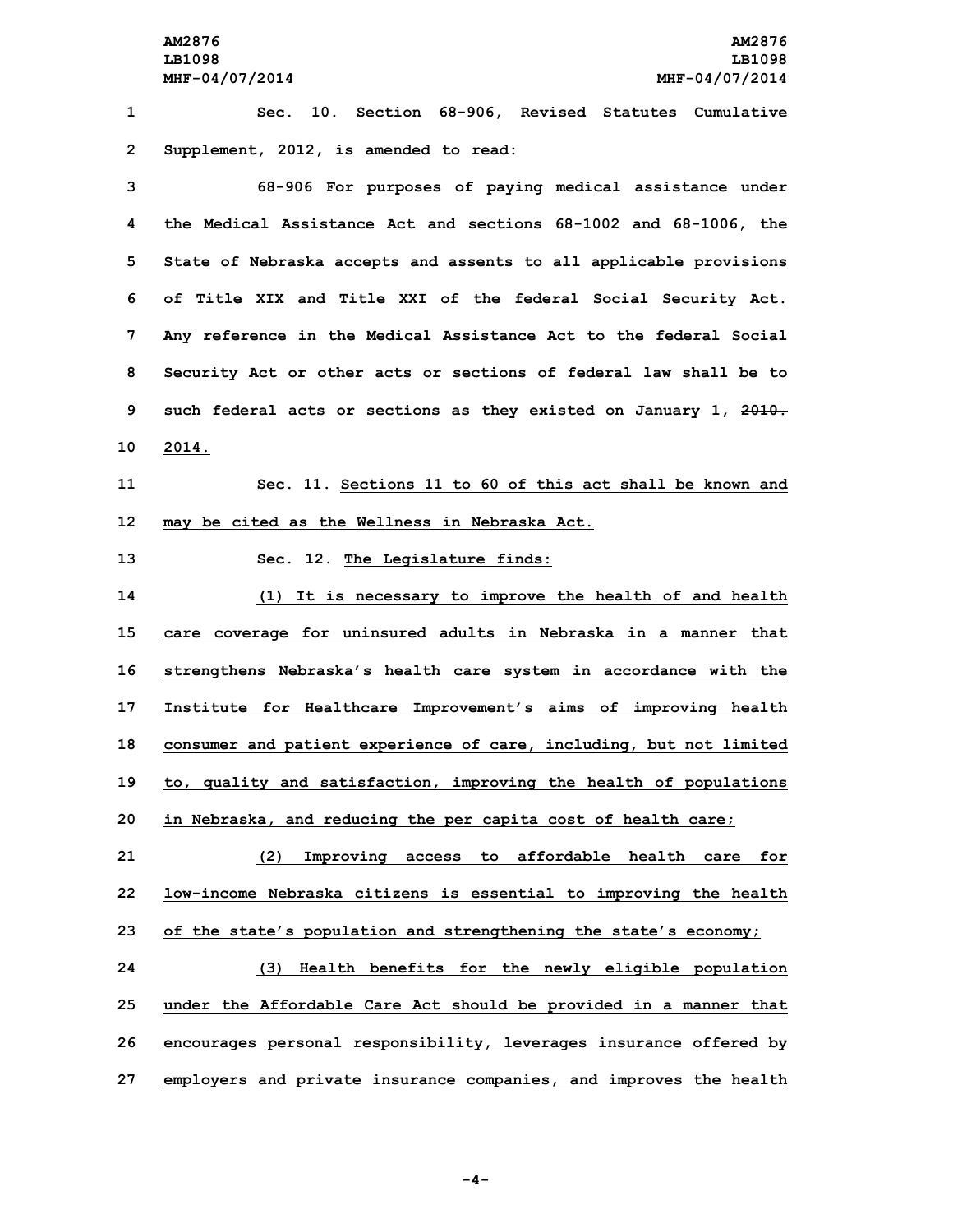**outcomes and financial security of those receiving benefits; and (4) The Wellness in Nebraska Act will expand access to health coverage for individuals who are defined as newly eligible for medical assistance, as specified in section 1905(y) of the federal Social Security Act, as amended, 42 U.S.C. 1396d(y), in <sup>a</sup> manner that assures fiscal responsibility, safeguards the interests of Nebraska taxpayers, and provides accountability and oversight. Sec. 13. The Legislature specifically intends to foster and promote: (1) Access to affordable and quality health care coverage for uninsured and underinsured individuals in Nebraska by innovative models of care towards <sup>a</sup> patient-centered, integrated health care system; (2) Continuity of coverage for vulnerable individuals, by phasing in <sup>a</sup> premium assistance program that will substantially reduce the number of newly eligible individuals who would lose coverage as <sup>a</sup> result of income fluctuations that cause their eligibility to change from year to year or multiple times throughout <sup>a</sup> year; (3) Coordination of health care delivery for newly eligible individuals to address the entire spectrum of physical and behavioral health, by focusing on prevention and wellness, health promotion, and chronic disease management; (4) Incentives to encourage personal responsibility, cost-conscious utilization of health care, and adoption of preventive practices and healthy behaviors; (5) Competition, consumer choice, and cost reduction**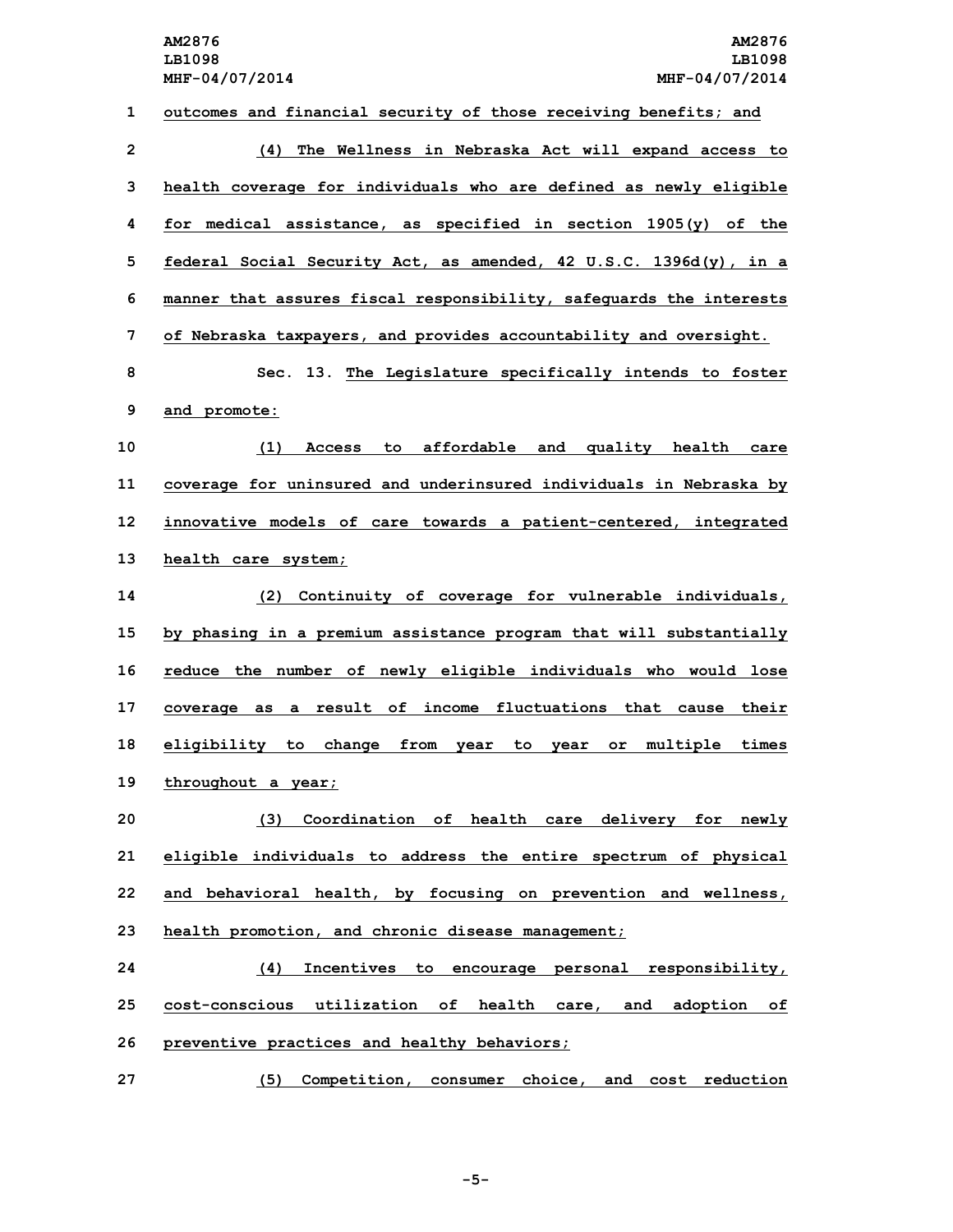**within the private marketplace by implementing <sup>a</sup> premium assistance program that will enable newly eligible individuals with household incomes between one hundred percent and one hundred thirty-three percent of the federal poverty level to obtain coverage through the private marketplace; (6) Maximizing Nebraska's access to federal funding during the period the federal government will pay one hundred percent of the cost of the benefits provided to newly eligible individuals; (7) Improving health care coverage to eliminate cost shifting and to substantially reduce the burden of uncompensated care for medical providers and the state; and (8) Health care cost containment, high-value coordinated services, and minimization of administrative costs for services provided to newly eligible individuals who are medically frail or have exceptional medical conditions and have household incomes that are under one hundred thirty-three percent of the federal poverty 18 level. Sec. 14. For purposes of the Wellness in Nebraska Act, the definitions found in sections 15 to 47 of this act apply. Sec. 15. Accountable care organization means an integrated health care organization characterized by <sup>a</sup> payment and care delivery model that ties provider reimbursement to quality metrics, thereby reducing the total cost of care for an attributed population of patients. Sec. 16. Affordable Care Act means the federal Patient**

**27 Protection and Affordable Care Act, Public Law 111-148, as amended**

**-6-**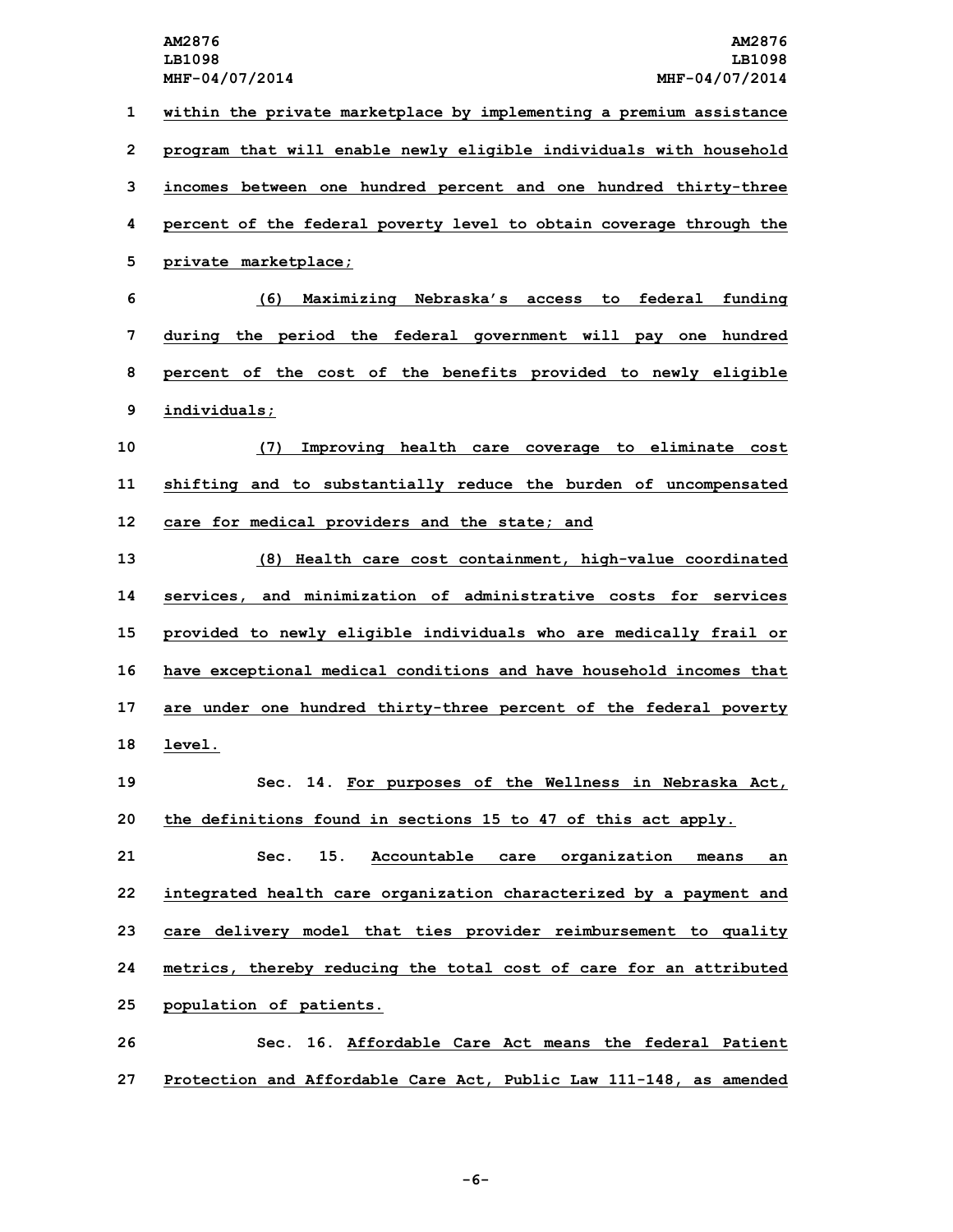**by the federal Health Care and Education Reconciliation Act of 2010, Public Law 111-152. Sec. 17. Centers for Medicare and Medicaid Services means the federal agency responsible for overseeing the implementation of health coverage for newly eligible individuals across the United States and for approval of state plan amendments and waivers under the federal Social Security Act, as amended. Sec. 18. Chief executive officer means the head of the Department of Health and Human Services appointed by the Governor pursuant to section 81-3114. Sec. 19. Department means the Department of Health and Human Services created pursuant to section 81-3113. Sec. 20. Director means the Director of Medicaid and Long-Term Care of the Division of Medicaid and Long-Term Care of the department. Sec. 21. Employer-sponsored insurance means group health care coverage that is offered by <sup>a</sup> public or private employer to its employees. Sec. 22. Essential health benefits means essential health benefits as defined in 42 U.S.C. 18022(b). Sec. 23. Exceptional medical condition means, with respect to an individual, at least two chronic health conditions, one chronic condition and the risk of <sup>a</sup> second chronic condition, or <sup>a</sup> serious and persistent mental health condition. Chronic condition may include, but is not limited to, <sup>a</sup> mental health condition, <sup>a</sup> substance use disorder, asthma, diabetes, heart**

**27 disease, or being obese.**

**-7-**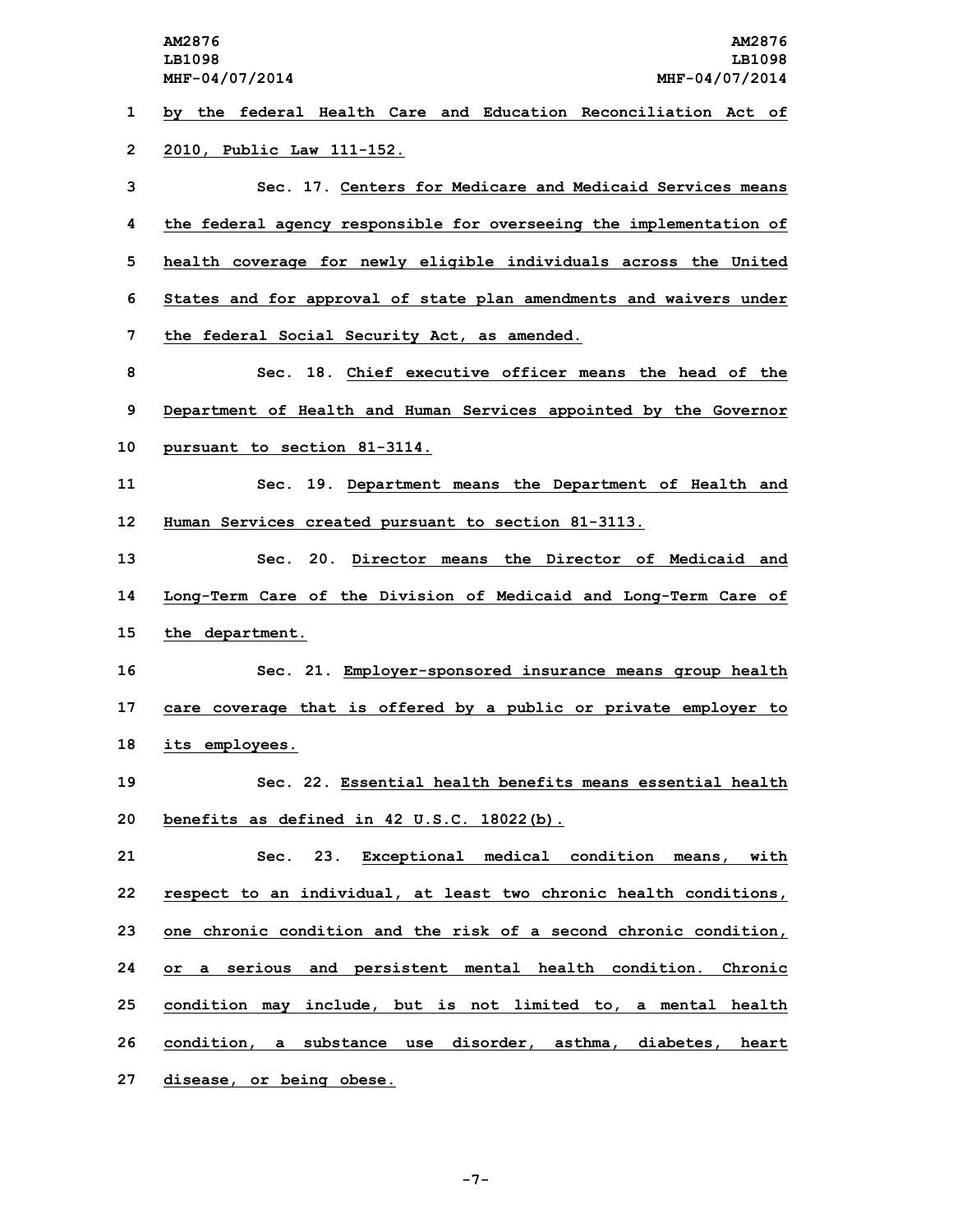**Sec. 24. Federal approval means approval by the Centers for Medicare and Medicaid Services. Sec. 25. Federal funding means the federal medical assistance percentage for <sup>a</sup> state, including newly eligible individuals as provided under section 1905(y)(1) of the federal Social Security Act, as amended, 42 U.S.C. 1396d(y)(1). Sec. 26. Federal poverty level means the most recently revised poverty income guidelines published by the United States Department of Health and Human Services. Sec. 27. Health benefit exchange or marketplace means the health benefit exchange established for the state under 42 U.S.C. 12 18031. Sec. 28. Health insurance premium program means the program established by the department pursuant to section 1906 of the federal Social Security Act, as amended, 42 U.S.C. 1396e, to purchase employer-sponsored group health care coverage. Sec. 29. Health home means <sup>a</sup> designated medical provider, including <sup>a</sup> medical provider that operates in coordination with <sup>a</sup> team of health care professionals, or <sup>a</sup> health care team selected by an eligible individual with chronic conditions to provide health home services. Sec. 30. Health home services means comprehensive and timely high-quality health care services, including, but not limited to, comprehensive care management, care coordination and health promotion, comprehensive transitional care, including appropriate follow-up from inpatient to other settings, patient and family support, referral to community and social support services,**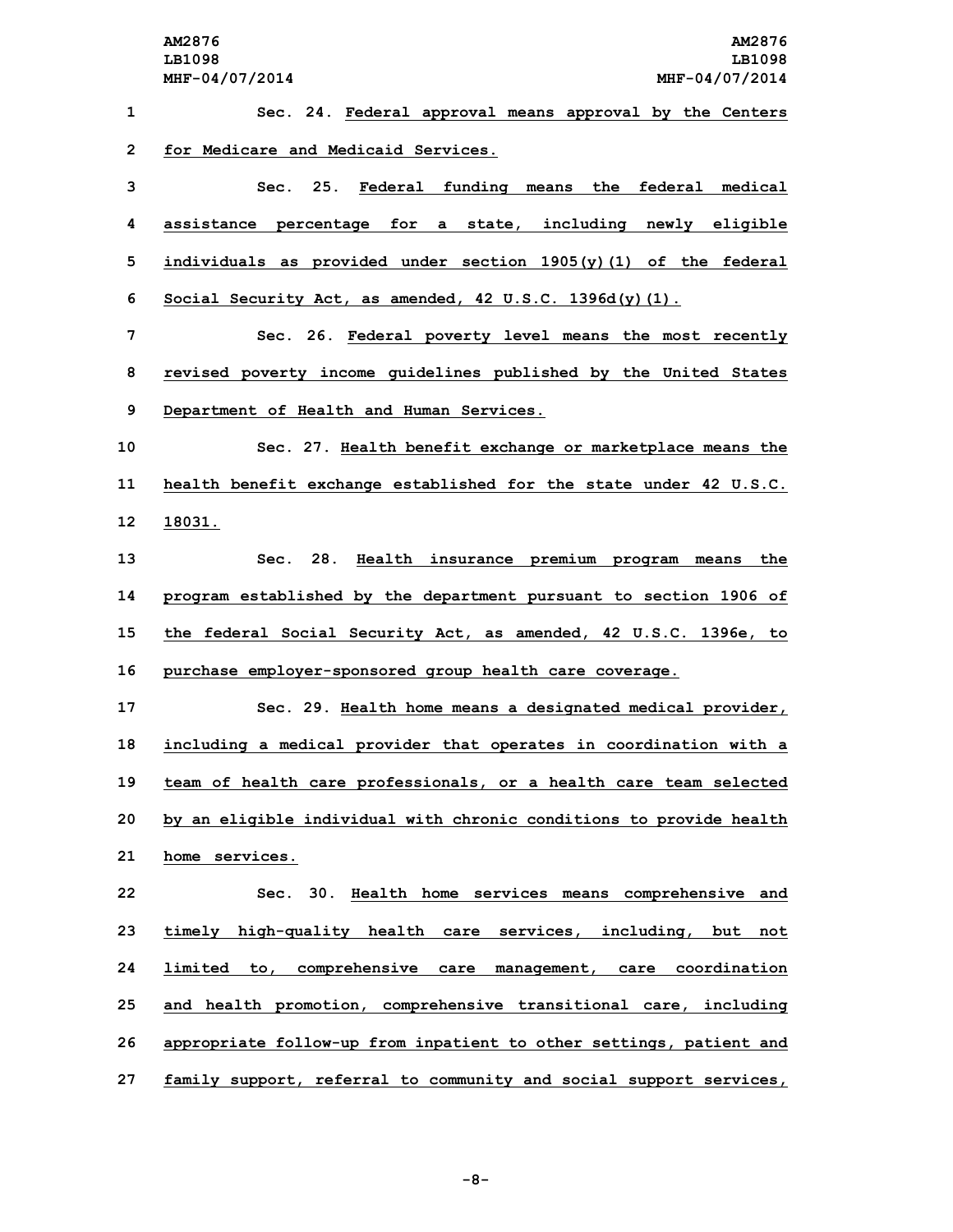**MHF-04/07/2014 MHF-04/07/2014**

**1 if relevant, and use of health information technology to link 2 services as feasible and appropriate.**

 **Sec. 31. Household income means household income as determined using the modified adjusted gross income methodology pursuant to section 2002 of the Affordable Care Act, 42 U.S.C. 1396a(e)(14).**

 **Sec. 32. Managed care plan means <sup>a</sup> health benefit plan, including <sup>a</sup> closed plan or an open plan, that either (1) requires <sup>a</sup> covered person to use health care providers managed, owned, under contract with, or employed by the carrier offering the plan or (2) creates financial incentives to use health care providers managed, owned, under contract with, or employed by the carrier offering the plan by providing <sup>a</sup> more favorable deductible, coinsurance, or copayment level for <sup>a</sup> covered person.**

 **Sec. 33. Managed care organization means <sup>a</sup> medical provider or <sup>a</sup> group or organization of medical providers who or which offers managed care plans and that is under contract with the department.**

**19 Sec. 34. Medicaid means the program paying all or part of 20 the costs of care and services provided to an individual pursuant 21 to Title XIX of the federal Social Security Act.**

 **Sec. 35. Medically frail individual means an individual with <sup>a</sup> disabling mental disorder, with <sup>a</sup> serious and complex medical condition, or with physical or mental disabilities that significantly impair the individual's ability to perform one or more activities of daily living.**

**27 Sec. 36. Member means an eligible individual who is**

**-9-**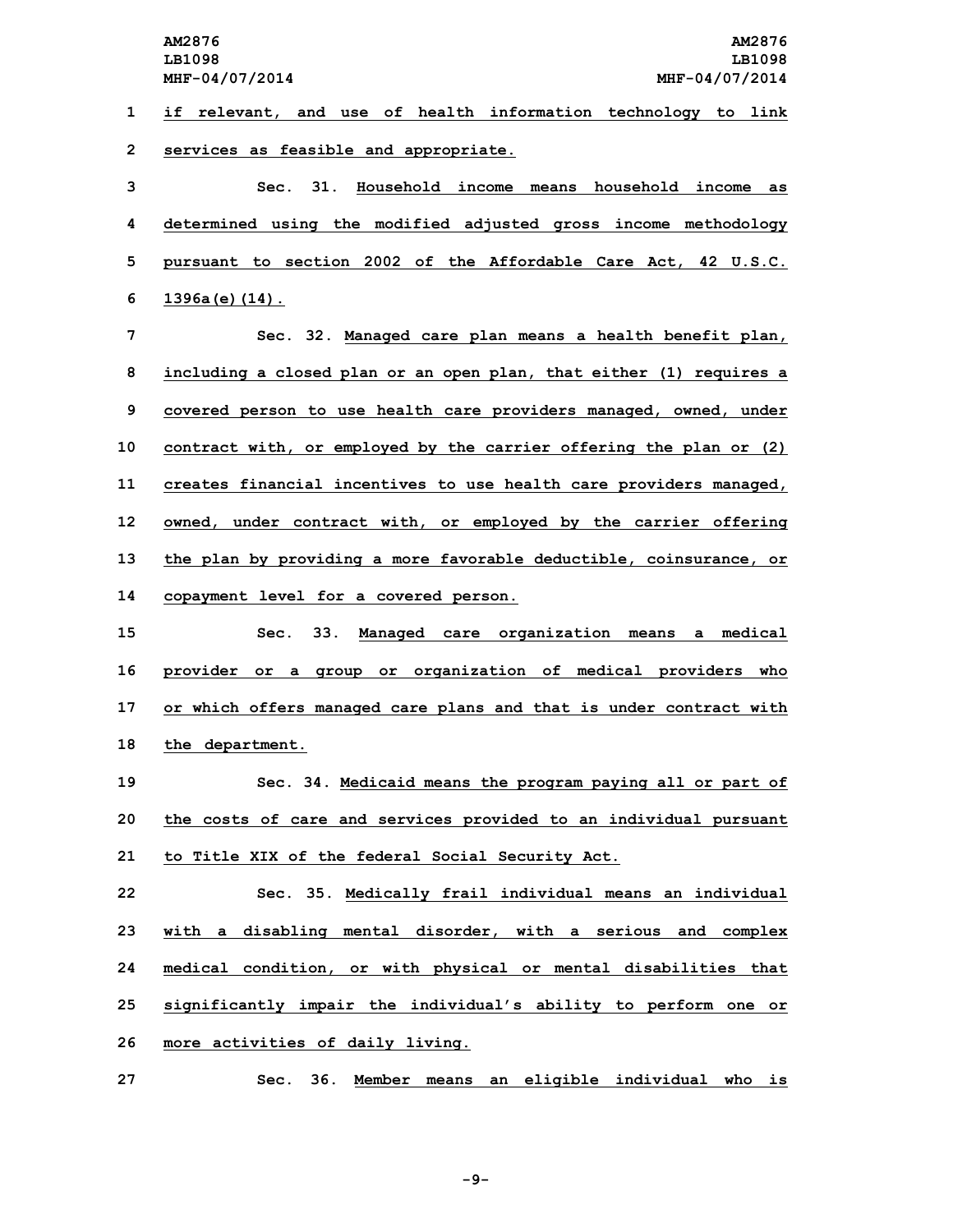**1 enrolled in the Wellness in Nebraska plan.**

| $\mathbf{2}$ | Sec. 37. Newly eligible or newly eligible individual                |
|--------------|---------------------------------------------------------------------|
| 3            | means an individual who:                                            |
| 4            | $(1)$ Is defined under section 1902(a)(10)(A)(i)(VIII)              |
| 5            | the federal Social Security Act, as amended, 42 U.S.C.<br>of        |
| 6            | 1396a(a)(10)(A)(i)(VIII), for whom increased federal funding is     |
| 7            | provided for under section $1905(y)(2)$ (A) of the federal Social   |
| 8            | Security Act, as amended, $42 \text{ U.S.C. } 1396d(y)(2)(A);$      |
| 9            | (2) Is a resident of Nebraska; and                                  |
| 10           | (3) Satisfies all applicable federal income, citizenship,           |
| 11           | and immigration requirements.                                       |
| 12           | 38. Participating accountable care organization<br>Sec.             |
| 13           | means an accountable care organization approved by the department   |
| 14           | to participate in the Wellness in Nebraska plan provider network.   |
| 15           | Sec. 39. Patient-centered medical home means a health               |
| 16           | care delivery model in which the patient establishes an             |
| 17           | ongoing relationship with a physician-directed team to provide      |
| 18           | comprehensive, accessible, and continuous evidence-based primary    |
| 19           | and preventive care services and to coordinate the patient's health |
| 20           | care needs across the health care system to improve quality,        |
| 21           | safety, access, and health outcomes in a cost-effective manner.     |
| 22           | Physician-directed team means a physician<br>40.<br>Sec.            |
| 23           | and other health care professionals licensed, certified, or         |
| 24           | registered to perform specified health services, designated by the  |
| 25           | patient-centered medical home to supervise, coordinate, or provide  |
| 26           | initial care or continuing care to a covered person and who may     |
| 27           | be required by the patient-centered medical home to initiate a      |

**-10-**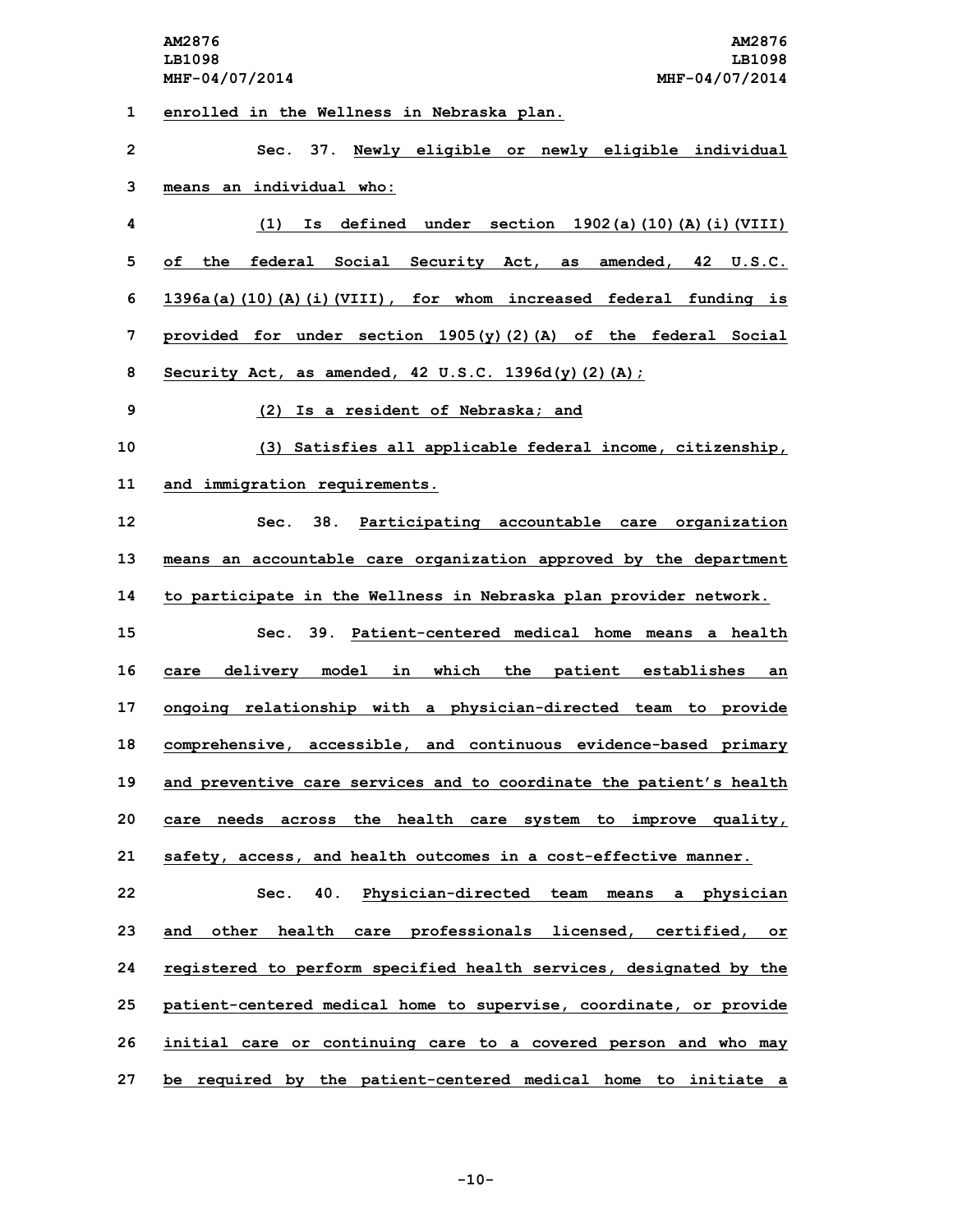**1 referral for specialty care and maintain supervision of health care 2 services rendered to the covered person.**

**3 Sec. 41. Preventive care services means services provided 4 to an individual to promote health, prevent disease, or diagnose 5 disease.**

 **Sec. 42. Primary care means the provision of integrated, accessible health care services by providers who are accountable for addressing <sup>a</sup> large majority of personal health care needs, developing sustained partnerships with patients, and practicing in the context of family and community. Primary care may include, but is not limited to, family practice, general practice, general internal medicine, general pediatrics, general surgery, obstetrics, gynecology, and psychiatry.**

 **Sec. 43. Primary care provider means <sup>a</sup> physician or an advanced practice registered nurse licensed, certified, or registered to perform primary care services chosen by <sup>a</sup> member or to whom <sup>a</sup> member is assigned under the Wellness in Nebraska plan.**

**18 Sec. 44. Qualified health plan means <sup>a</sup> qualified health 19 plan as defined in 42 U.S.C. 18021 that is available for purchase 20 on the health benefit exchange.**

 **Sec. 45. Value-based reimbursements means <sup>a</sup> payment methodology that links provider reimbursements to improved performance by health care providers by holding health care providers accountable for both the cost and quality of care provided.**

**26 Sec. 46. Wellness in Nebraska plan means: (1) WIN 27 Marketplace Coverage which is the plan established under the**

**-11-**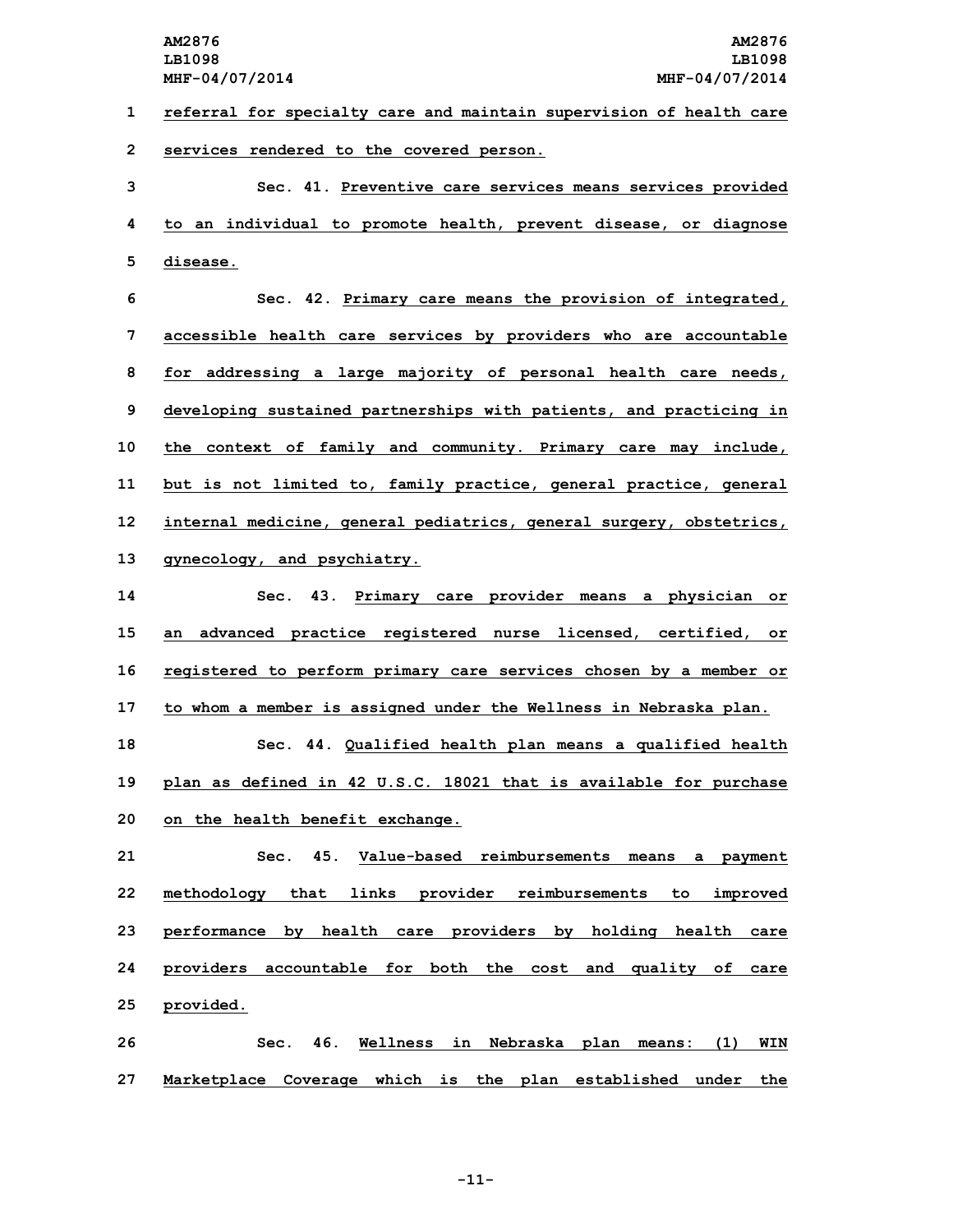**LB1098 LB1098**

 **Wellness in Nebraska Act to provide health care coverage through <sup>a</sup> medicaid expansion demonstration waiver to newly eligible individuals through health insurance premiums paid by the department to purchase qualified health plans on the health benefit exchange or employer-sponsored insurance; and (2) WIN Medicaid Coverage which is health care coverage provided through <sup>a</sup> medicaid expansion demonstration waiver pursuant to the medical assistance program for newly eligible individuals (a) with incomes at or below one hundred percent of the federal poverty level or (b) with incomes at or below one hundred thirty-three percent of the federal poverty level who are medically frail individuals or who have exceptional medical conditions.**

 **Sec. 47. Wrap-around benefits means benefits that are required to be provided by the medical assistance program established under the Medical Assistance Act pursuant to the terms of <sup>a</sup> state plan amendment or waiver but are not provided by <sup>a</sup> qualified health plan or employer-sponsored insurance.**

 **Sec. 48. (1)(a) Not later than thirty days after the effective date of this act, the department shall apply for <sup>a</sup> state plan amendment for newly eligible individuals in accordance with section 1902(a)(10)(A)(i)(VIII) of the federal Social Security Act, as amended, 42 U.S.C. 1396a(a)(10)(A)(i)(VIII), for individuals 23 who:**

**24 (i) Are nineteen years of age or older and under 25 sixty-five years of age; 26 (ii) Are not pregnant;**

**27 (iii) Are not entitled to or enrolled in medicare**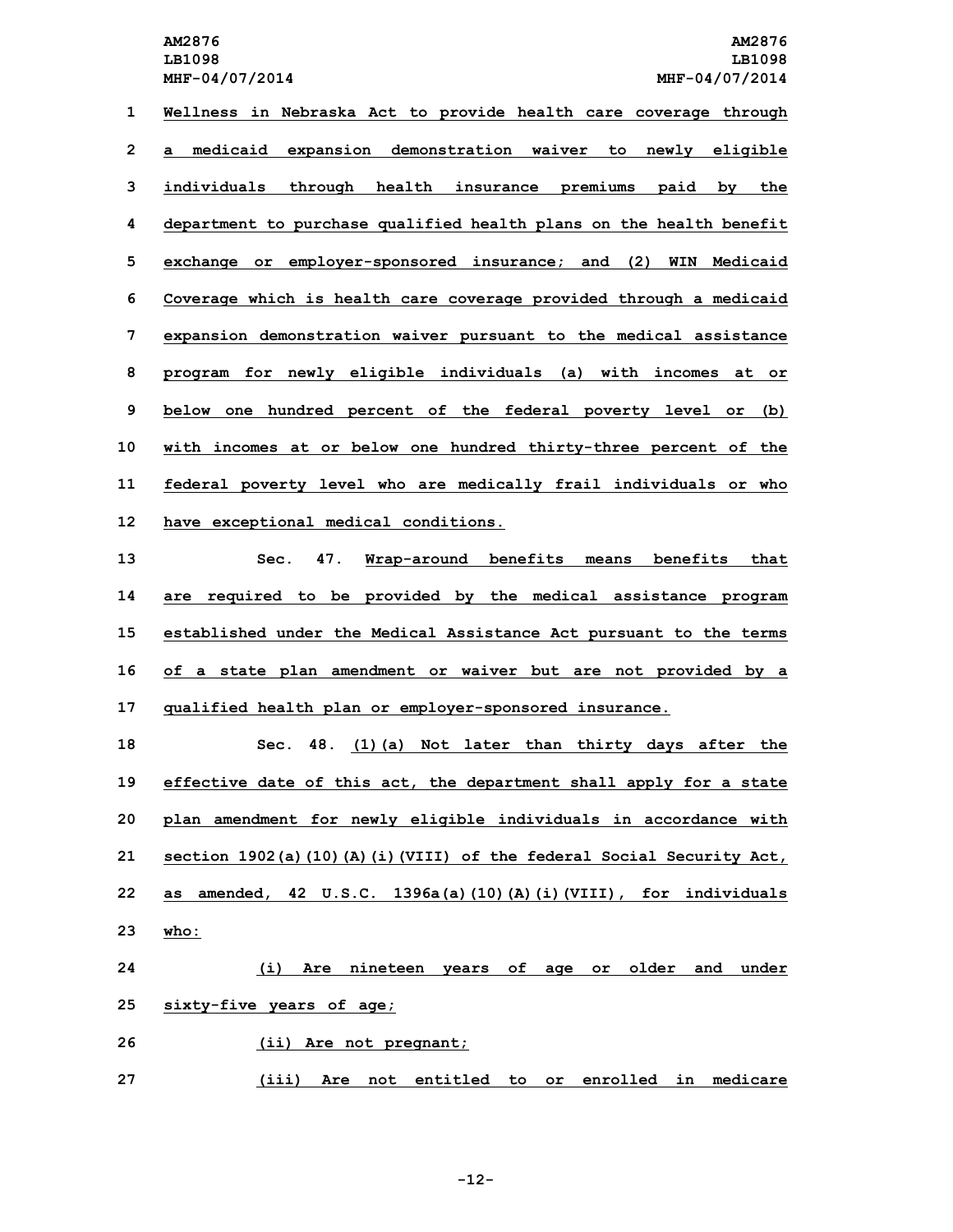**1 benefits under part <sup>A</sup> or enrolled in medicare benefits under 2 part <sup>B</sup> of Title XVIII of the federal Social Security Act, as 3 amended, 42 U.S.C. 1395c et seq.;**

**4 (iv) Are not otherwise described in section 5 1902(a)(10)(A)(i) of the federal Social Security Act, as 6 amended, 42 U.S.C. 1396a(a)(10)(A)(i);**

 **(v) Are not exempt pursuant to section 1902(k)(3) of the federal Social Security Act, as amended, 42 U.S.C. 1396a(k)(3); and (vi) Have household income as determined under 1902(e)(14) of the federal Social Security Act, as amended, 42 U.S.C. 1396a(e)(14), that is between zero and one hundred thirty-three percent of the federal poverty level, as defined in section 2110(c)(5) of the federal Social Security Act, as amended, 42 U.S.C. 1397jj(c)(5), for the applicable family size.**

 **The state plan amendment under this subsection shall be in effect until the enactment of waivers implementing the Wellness in Nebraska Act by the Centers for Medicare and Medicaid Services. (b) Newly eligible individuals pursuant to the state plan amendment shall be covered by <sup>a</sup> benchmark benefit package as defined in section 1937(b)(1) of the federal Social Security Act, 42 U.S.C. 1396u-7(b)(1), for Secretary-approved coverage. The state plan amendment shall include for newly eligible adults in Secretary-approved coverage: (i) All mandatory and optional coverage under section 68-911 for health care and related services in the amount, duration, and scope in effect on January 1, 2014; and (ii) any additional benefits as wrap-around benefits required by the Affordable Care Act not included under section 68-911.**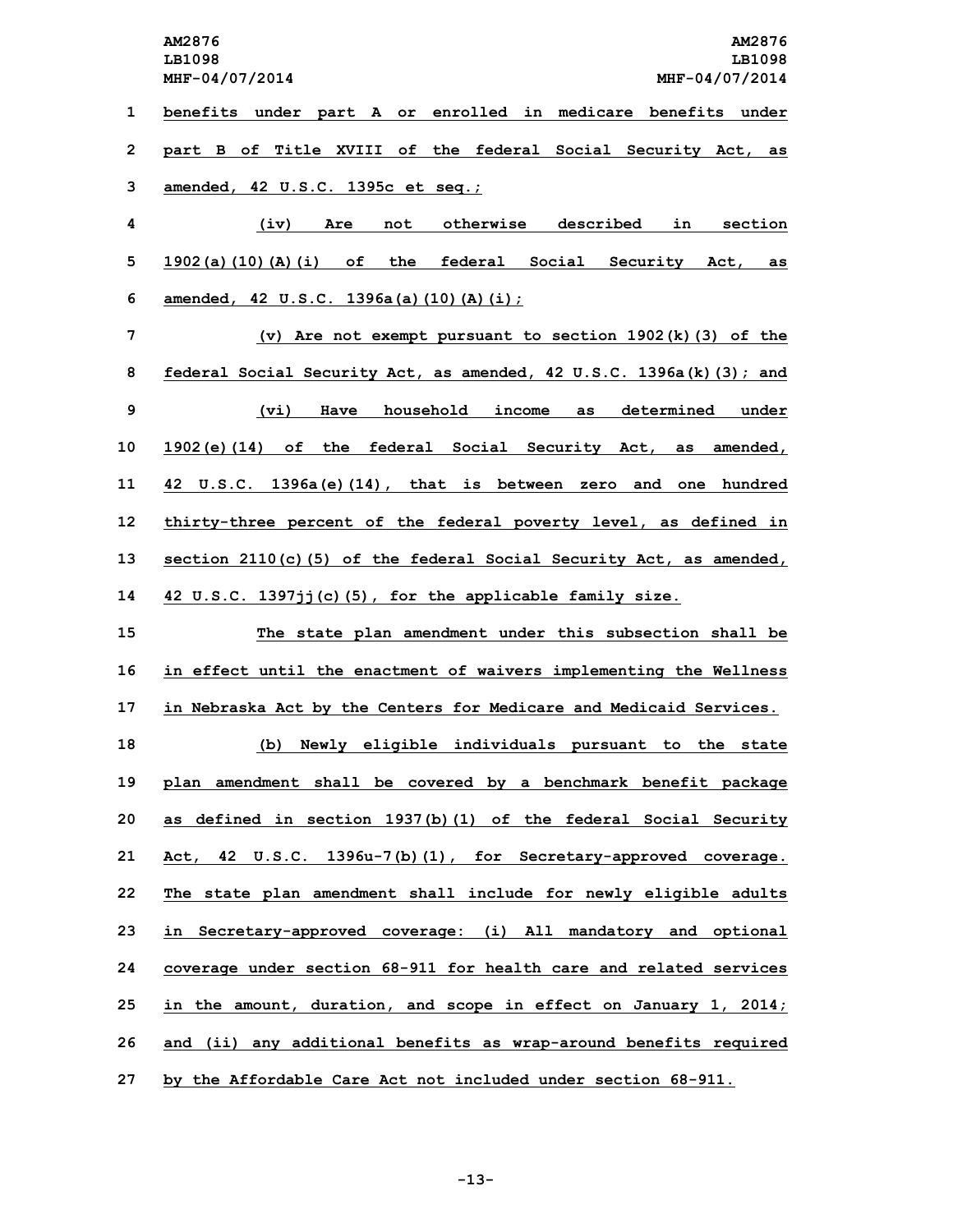**(c) The federal Paul Wellstone and Pete Domenici Mental Health Parity and Addiction Equity Act of 2008, 42 U.S.C. 300gg-5, shall apply to the state plan amendment under subdivision (1)(a) of this section and the Wellness in Nebraska plan.**

 **(2) The department, with oversight by the Wellness in Nebraska Oversight Committee, shall apply to the Centers for Medicare and Medicaid Services for any waivers or state plan amendments necessary to implement the Wellness in Nebraska plan beginning on January 1, 2015, or as soon after that date that the waivers are enacted. Discussion with the Centers for Medicare and Medicaid Services regarding the waiver application shall begin immediately after the effective date of this act. The Wellness in Nebraska plan waivers shall:**

 **(a) Implement <sup>a</sup> premium assistance program to be known as WIN Marketplace Coverage, with coverage beginning January 1, 2015, or as soon after such date as waivers are enacted, to allow all newly eligible individuals with household incomes between one hundred and one hundred thirty-three percent of the federal poverty level who (i) do not have access to cost-effective employer-sponsored insurance, (ii) who are not determined to be medically frail individuals, and (iii) who do not have exceptional medical conditions to enroll in <sup>a</sup> qualified health plan offered on the health benefit exchange;**

 **(b) Allow all newly eligible individuals who have access to employer-sponsored insurance to participate in the Wellness in Nebraska employer-sponsored insurance premium program if the department determines such participation to be cost effective to**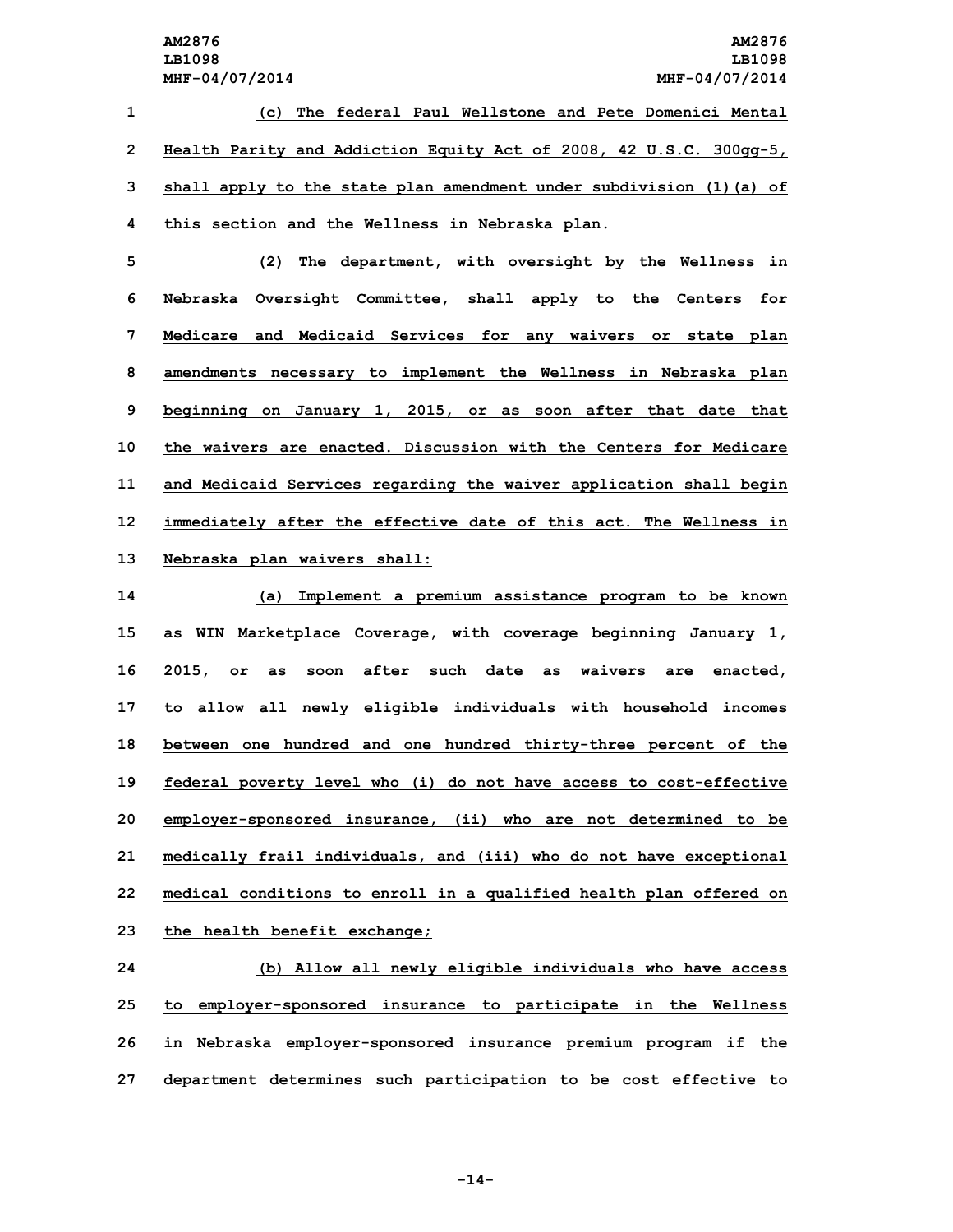**1 the state; and**

 **(c) Implement WIN Medicaid Coverage to provide health care coverage through the medical assistance program established under the Medical Assistance Act for newly eligible individuals with household incomes below one hundred percent of the federal poverty level and medically frail individuals and individuals with exceptional medical conditions with household incomes at or under one hundred thirty-three percent of the federal poverty level. (3) <sup>A</sup> newly eligible individual may enroll and receive coverage under the Wellness in Nebraska plan if the individual: (a) Provides all information regarding residence, financial eligibility, citizenship, immigration status, and eligibility for and access to employer-sponsored health insurance and any other public or private health insurance as required by the department; and (b) is determined by the department to be eligible for participation in the Wellness in Nebraska plan. Sec. 49. (1) Newly eligible individuals who do not have access to employer-sponsored insurance or for whom employer-sponsored insurance is not determined to be cost effective by the department shall be eligible for WIN Marketplace Coverage with coverage beginning January 1, 2015, or as soon thereafter as waivers are approved and implemented. WIN Marketplace Coverage shall allow all newly eligible individuals who have household incomes between one hundred and one hundred thirty-three percent of the federal poverty level, who are not determined to be medically frail individuals, and who do not have exceptional**

**27 medical conditions to enroll in <sup>a</sup> qualified health plan offered**

**-15-**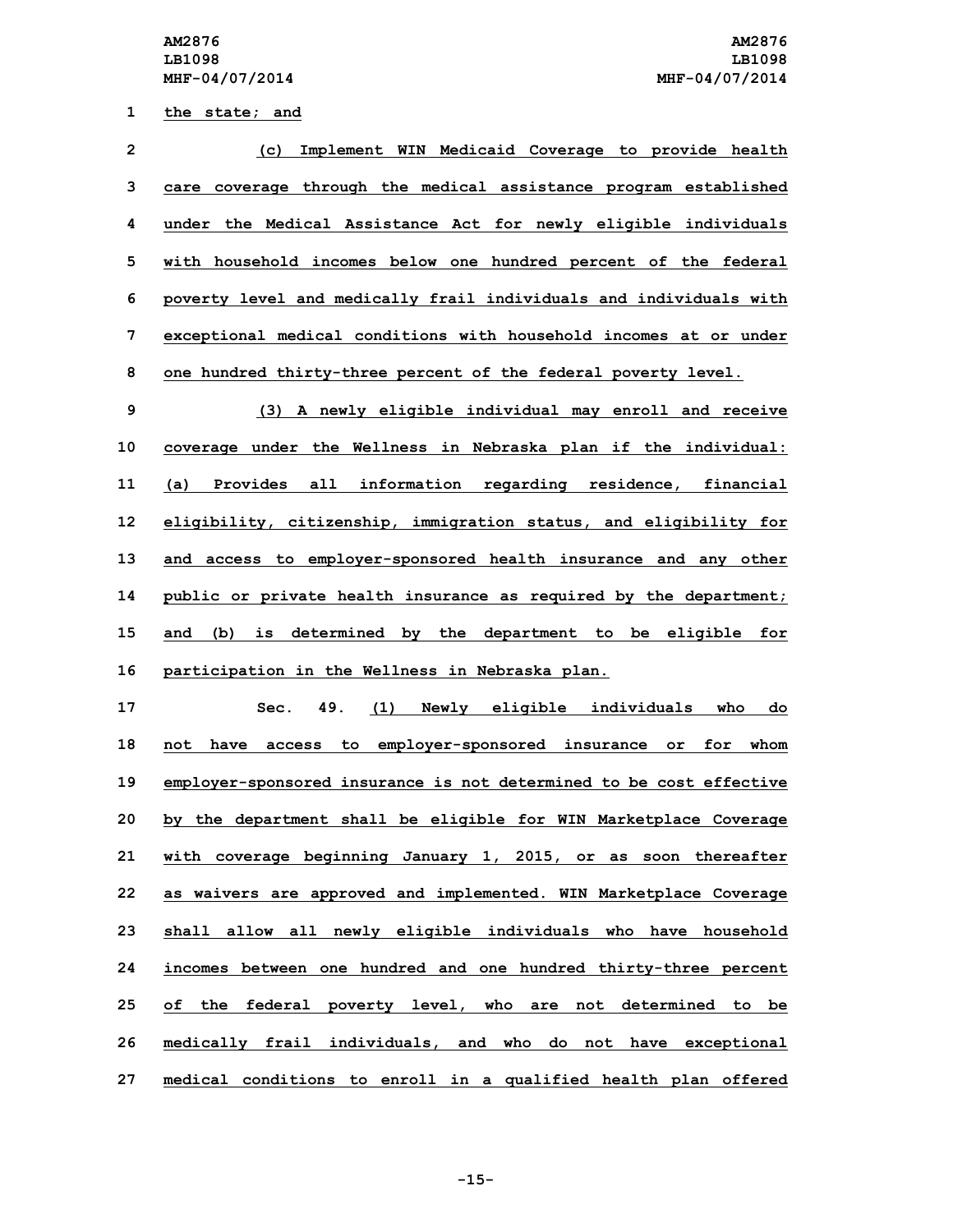**on the health benefit exchange. For newly eligible individuals participating in WIN Marketplace Coverage, the department shall pay the full cost of the premium for purchase of <sup>a</sup> qualified health plan on the health benefit exchange, plus any co-payments, co-insurance, and deductible. The department shall pay premiums on behalf of such individuals directly to the qualified health plan 7 issuer.**

 **(2) The qualified health plan shall be <sup>a</sup> high-value silver plan. WIN Marketplace Coverage shall seek to offer at least two qualified health plans from which newly eligible individuals may choose coverage.**

 **(3) Coverage for <sup>a</sup> newly eligible individual determined to be eligible for coverage under WIN Marketplace Coverage is effective the first day of the month following the month of application for enrollment. If the individual is eligible for medicaid, the department shall provide coverage through medicaid from the date an individual applies until the enrollment in the qualified health plan becomes effective. The department shall provide for wrap-around benefits as required by the Centers for Medicare and Medicaid Services and section 68-911 that are not covered by the qualified health plan. Such benefits may include, but are not limited to, non-emergency transportation, early preventive screening, diagnosis, and treatment services for individuals under twenty-one years of age, and adult dental services. WIN Marketplace Coverage provider networks shall include federally qualified health centers and rural health clinics as essential community providers required pursuant to 42 U.S.C.**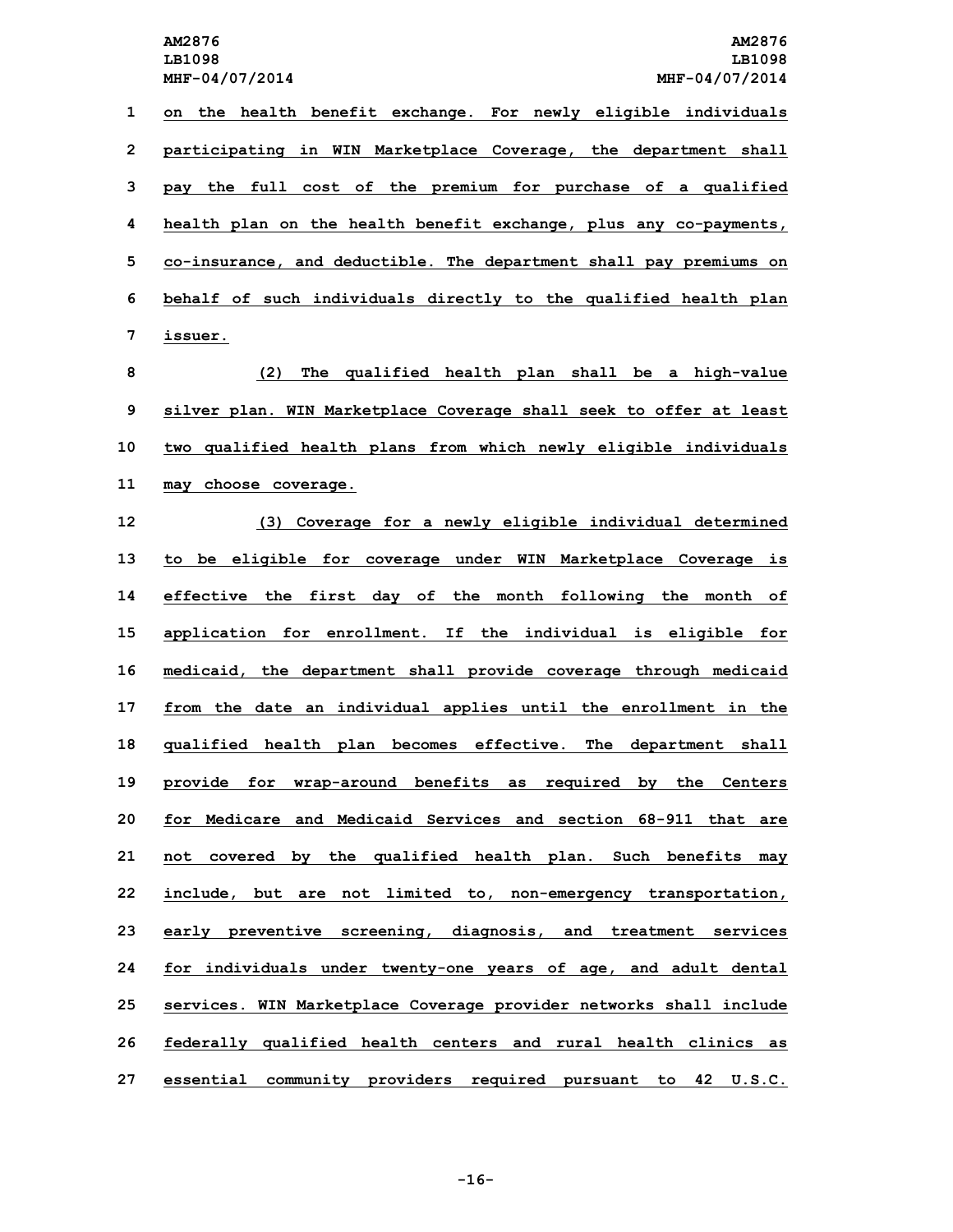**18031(c)(1)(C). WIN Marketplace Coverage beneficiaries shall have access to the same networks as other individuals with comparable coverage in the marketplace. There shall be no discrimination in network access for WIN participants.**

 **(4) The department and the Wellness in Nebraska Oversight Committee shall develop policies for the purposes of minimizing the disruption of care and ensuring uninterrupted access to medically necessary services, providing continuous care for individuals moving between health insurance products, plans, and provisions and medicaid, and minimize churning between provider networks to provide seamless coverage transitions for enrollees.**

 **(5) On January 1, 2015, or as soon thereafter as waivers are enacted by the Centers for Medicare and Medicaid Services, any qualified health plan that provides benefits under the WIN Marketplace Coverage shall ensure that all newly eligible individuals enrolled in the plan have access to <sup>a</sup> qualified, licensed primary care provider and, where available, are enrolled in <sup>a</sup> patient-centered medical home. All newly eligible individuals enrolled in the plan shall receive information on wellness activities that qualify an individual for exemption from monthly contributions, including the requirement that enrollees be scheduled within sixty days after enrollment for an initial appointment with <sup>a</sup> qualified licensed primary care provider.**

 **(6) The department, with oversight by the Wellness in Nebraska Oversight Committee, shall develop measures to determine clinical outcomes to be attained by patient-centered medical home providers and quality health benchmarks that meet specified health**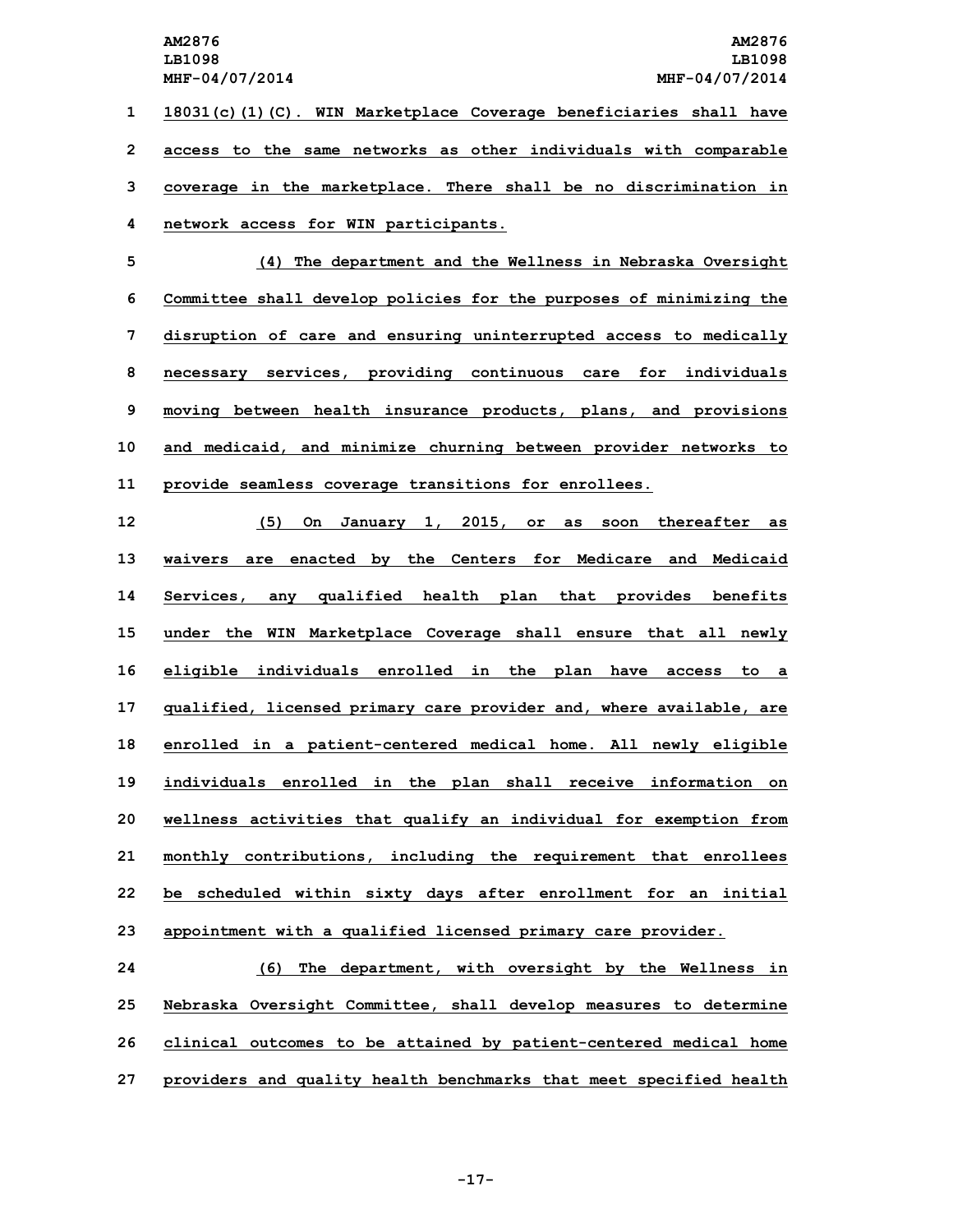**1 improvement goals for newly eligible individuals. The department, 2 with oversight by the committee, shall work with qualified health**

## **3 plan carriers to create value-based reimbursements.**

 **Sec. 50. Newly eligible individuals who have access to private employer-sponsored insurance on or after the effective date of this act, either directly as an employee or through another individual such as <sup>a</sup> spouse, dependent, or parent who is eligible, which employer-sponsored insurance meets the definition of minimum essential coverage under 26 U.S.C. 5000A(f), and any regulation adopted thereunder, and for which the employer pays no less than fifty percent of the total cost of the employee's coverage for such employer-sponsored insurance which the department has determined to be cost-effective, shall be eligible for the employer-sponsored insurance premium program. Premium payments shall be made by the department for the continued purchase of employer-sponsored insurance through the employer, including the employee's share of an employer-sponsored insurance premium plus any required cost-sharing, copayments, co-insurance, and deductible. For newly eligible individuals who have access to employer-sponsored insurance and participate in the employer-sponsored insurance program, the department shall provide for wrap-around benefits as required by the Centers for Medicare and Medicaid Services and section 68-911 that are not provided by the employer-sponsored insurance. Such benefits may include, but are not limited to, non-emergency transportation, early preventive screening, diagnosis, and treatment services for individuals under twenty-one years of age, and adult dental services.**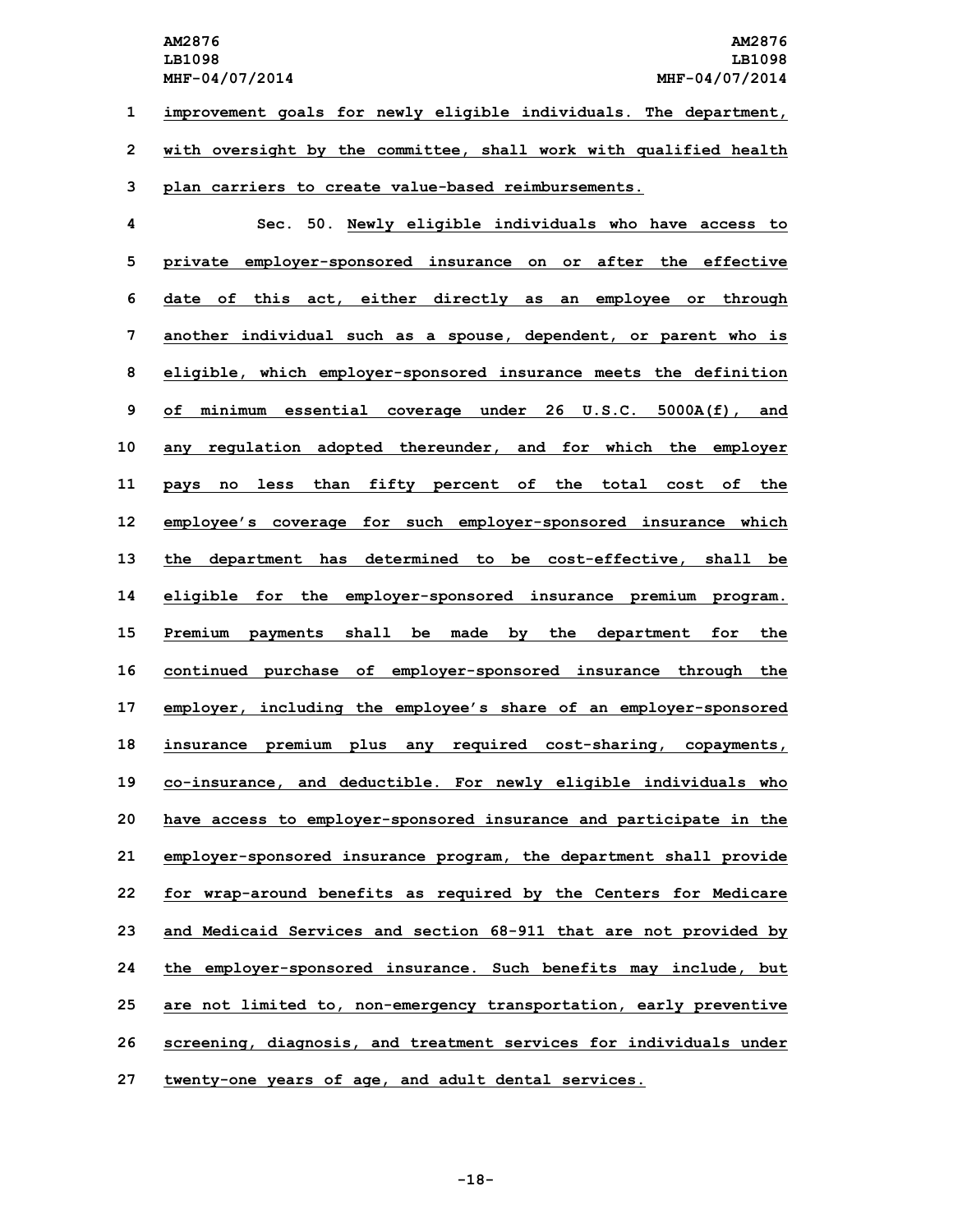**Sec. 51. (1) Newly eligible individuals whose household income is below one hundred percent of the federal poverty level and individuals who are medically frail individuals or have exceptional medical conditions whose household income is below one hundred and thirty-three percent of the federal poverty level shall be covered under WIN Medicaid Coverage with <sup>a</sup> benchmark benefit package as defined in section 1937(b)(1)(D) of the federal Social Security Act, as amended, 42 U.S.C. 1396u-7(b)(1)(D), for Secretary-approved coverage. The waiver application for WIN Medicaid Coverage shall include: (a) All mandatory and optional coverage under section 68-911 for health care and related services in the amount, duration, and scope in effect on January 1, 2014; and (b) any additional benefits as wrap-around benefits required by the Affordable Care Act not included in section 68-911. The Paul Wellstone and Pete Dominici Mental Health Parity and Addiction Equity Act of 2008, 42 U.S.C. 300gg-5, shall apply to WIN Medicaid Coverage. (2) Any private managed care organization that provides health benefits under WIN Medicaid Coverage shall ensure that all**

 **newly eligible individuals have access to <sup>a</sup> qualified licensed primary care provider and, where available, are enrolled in <sup>a</sup> patient-centered medical home. The department shall require that all newly eligible individuals who enroll with <sup>a</sup> private managed care organization be scheduled within sixty days after enrollment by the managed care organization for an initial appointment with <sup>a</sup> qualified licensed primary care provider. The department, with oversight by the Wellness in Nebraska Oversight Committee, shall**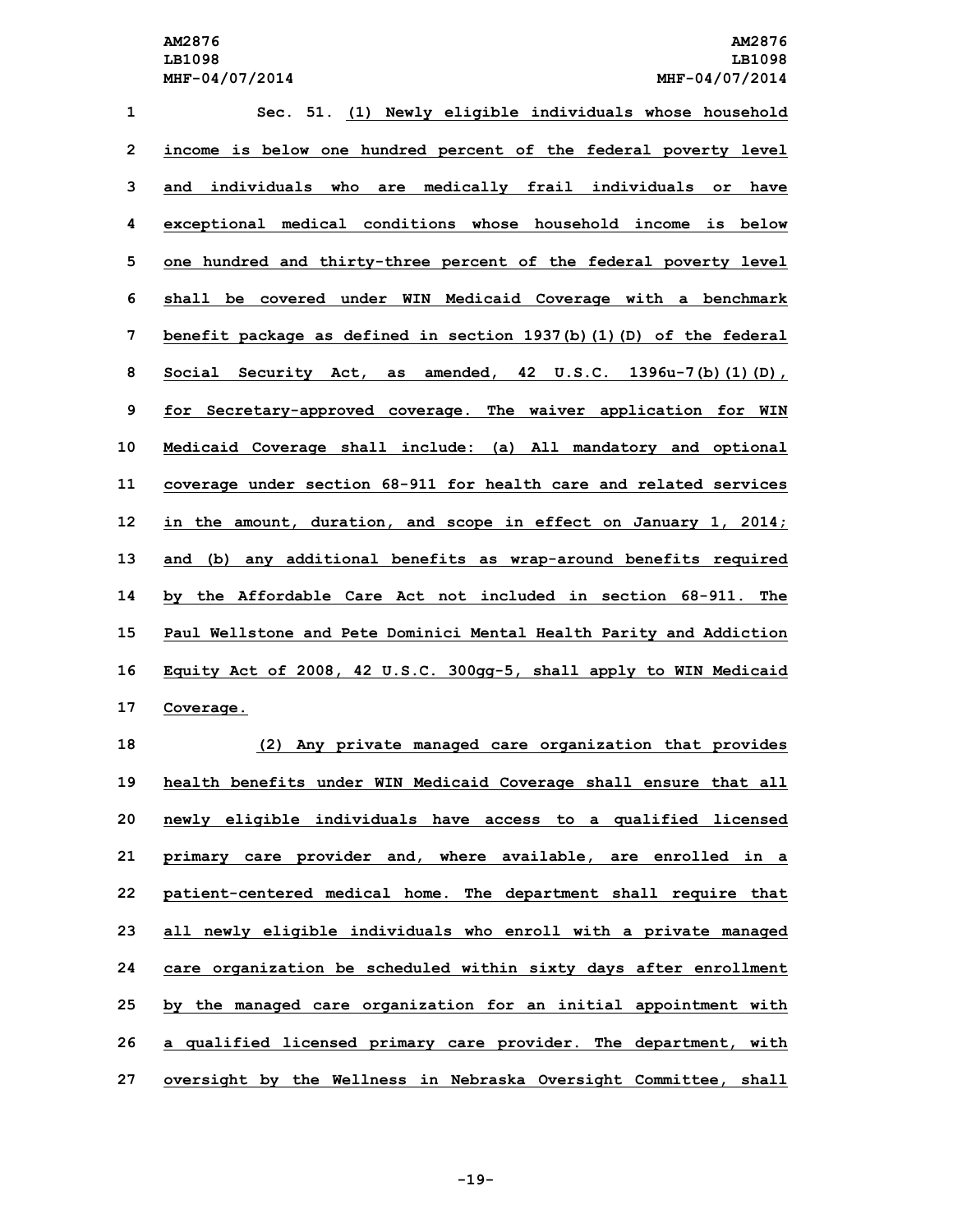**1 work with contracting private managed care organizations to create 2 financial incentives for providers that meet health improvement 3 goals for newly eligible individuals.**

 **Sec. 52. (1) <sup>A</sup> goal of the Wellness in Nebraska Act is to engage newly eligible participants and leverage the corresponding financial resources made available through the Affordable Care Act to assist in the transformation of Nebraska's health care system to quality patient-centered wellness, coordinated appropriate levels of care, and value-based reimbursement. Accordingly the Wellness in Nebraska plan waiver applications to the Centers for Medicare and Medicaid Services shall include health care innovations and integrated care models. The innovations and integrated care models shall deliver health care to newly eligible individuals through WIN Marketplace Coverage and WIN Medicaid Coverage with an emphasis on whole-person orientation and incorporating primary care systems. <sup>A</sup> foundational component of such innovations and integrated care models shall be participation in patient-centered medical homes. The Wellness in Nebraska plan shall include care delivery models that: (a) Integrate providers and incorporate financial incentives to improve patient health outcomes, improve care, and reduce costs; (b) integrate both clinical services and nonclinical community and social supports utilizing patient-centered medical homes and community care teams as basic components; and (c) incorporate into the integrated system safety net providers, including, but not limited to, federally qualified health centers, rural health clinics, community mental health centers, public hospitals, and other nonprofit and public providers, that have experience in**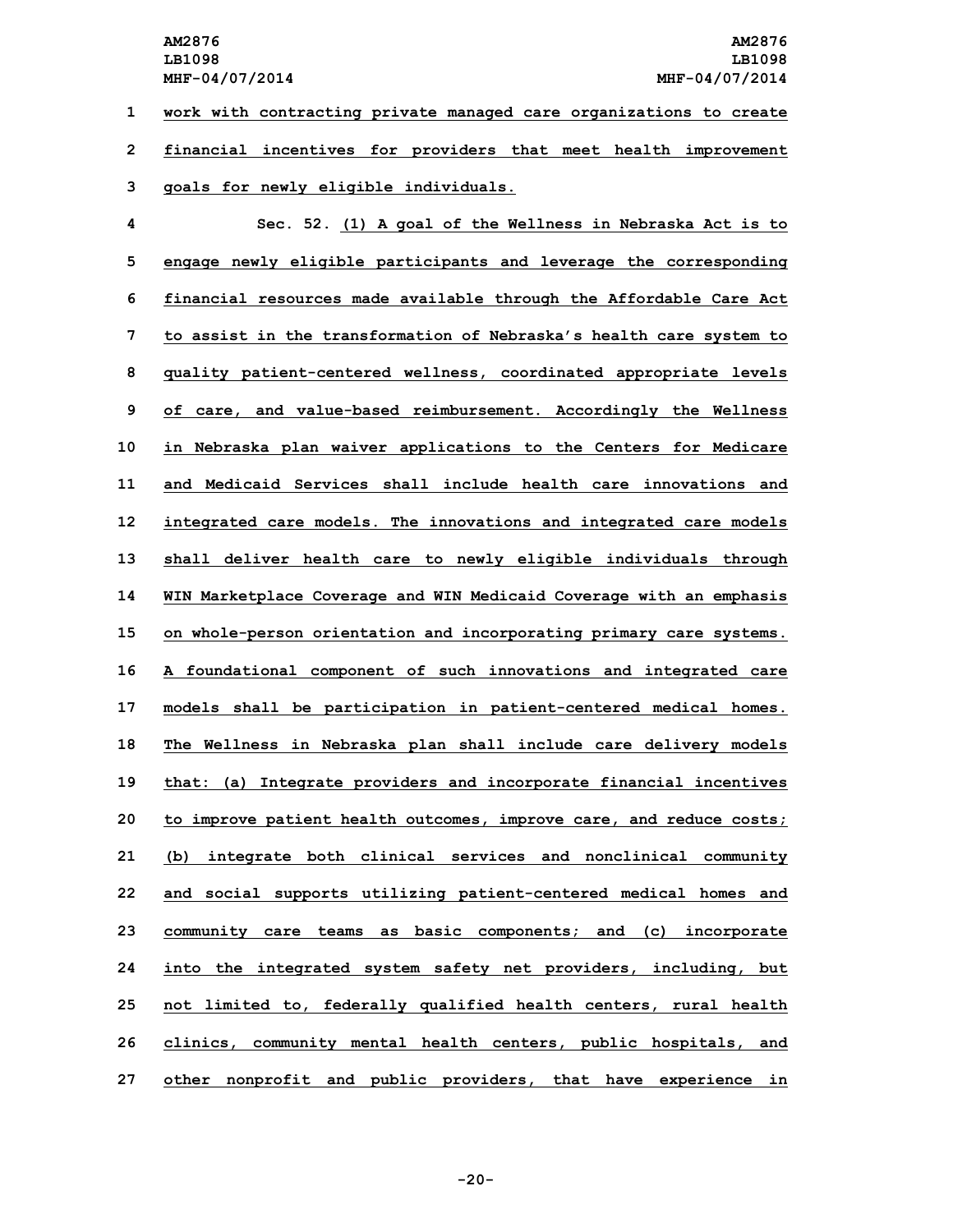**1 caring for vulnerable populations.**

| $\overline{2}$ | (2) On January 1, 2015, or as soon thereafter as plan               |
|----------------|---------------------------------------------------------------------|
| 3              | waivers are approved by the Centers for Medicare and Medicaid       |
| 4              | Services and implemented, the department under the Wellness in      |
| 5              | Nebraska plan shall ensure that all newly eligible individuals have |
| 6              | access to a qualified, licensed primary care provider and, where    |
| 7              | available, are enrolled in a patient-centered medical home. Upon    |
| 8              | enrollment, a member shall choose a primary care provider and where |
| 9              | available, a patient-centered medical home. If the member does not  |
| 10             | choose a primary care provider or a patient-centered medical home,  |
| 11             | the department shall assign the member to a primary care provider   |
| 12             | and where available, a patient-centered medical home.               |
|                |                                                                     |

**13 (3)(a) Beginning January 1, 2016, all newly eligible 14 individuals enrolled in the Wellness in Nebraska plan shall be 15 enrolled in <sup>a</sup> patient-centered medical home, where available.**

 **(b) If patient-centered medical homes are not available for all WIN Marketplace Coverage and WIN Medicaid Coverage enrollees by January 1, 2016, the department, with oversight by the Wellness in Nebraska Oversight Committee, shall develop plans for increasing patient-centered medical homes or alternative integrated care models and pilot projects that may include accountable care organizations, health homes, community homes, community care organizations, physician-hospital organizations, accountable care communities, or other innovative, integrated care models that include coordinated, team-based patient-centered care.**

**26 (c) The plans shall include health homes, including, but 27 not be limited to, the health home pilot programs described in**

**-21-**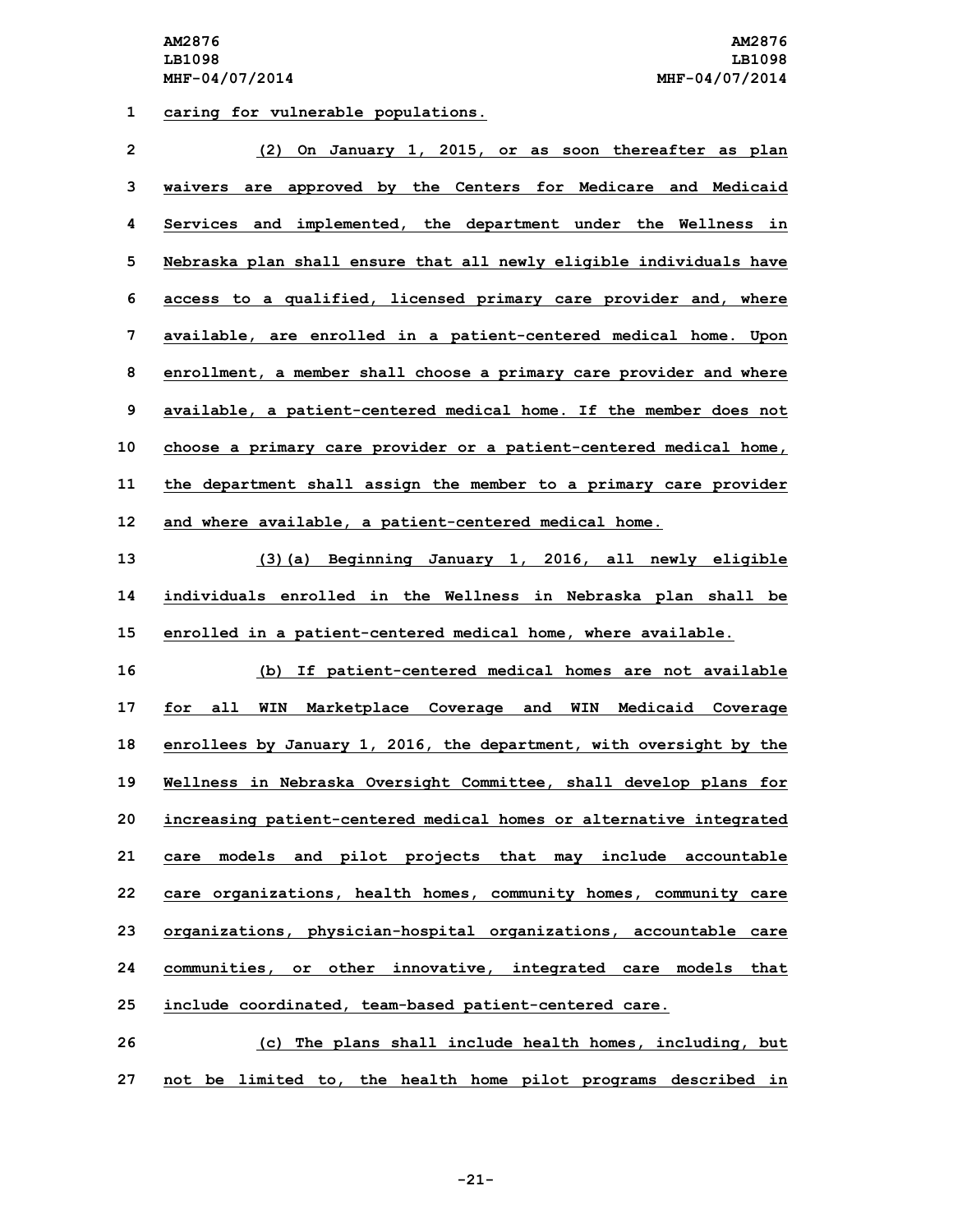**section 43 of this act. In developing the plans, the department and the Wellness in Nebraska Oversight Committee shall engage Nebraska health care entities, stakeholders, providers, managed care organizations, health insurance carriers, and other interested parties. The plans shall take into consideration existing patient-centered medical home programs currently operating or under development.**

 **(4) Accountable care organizations shall incorporate patient-centered medical homes as <sup>a</sup> foundation and shall emphasize whole-person orientation and coordination and integration of both clinical services and nonclinical community and social supports that address social determinants of health. <sup>A</sup> participating accountable care organization shall enter into <sup>a</sup> contract with the department directly, with <sup>a</sup> plan provider, or through <sup>a</sup> managed care organization under contract with the department to ensure the coordination and management of the health of its members, to produce quality health care outcomes, and to control overall costs. (5) The department shall work with participating managed care organizations or other health care entities providing patient-centered medical homes to create value-based reimbursements.**

 **(6) The Wellness in Nebraska Oversight Committee shall work with <sup>a</sup> broad representation of health care stakeholders to research and recommend appropriate and timely strategies for promoting health quality and containing health care costs. Such recommendations shall include: (a) <sup>A</sup> proposal for patient-centered medical home certification in Nebraska. In developing the proposal,**

**-22-**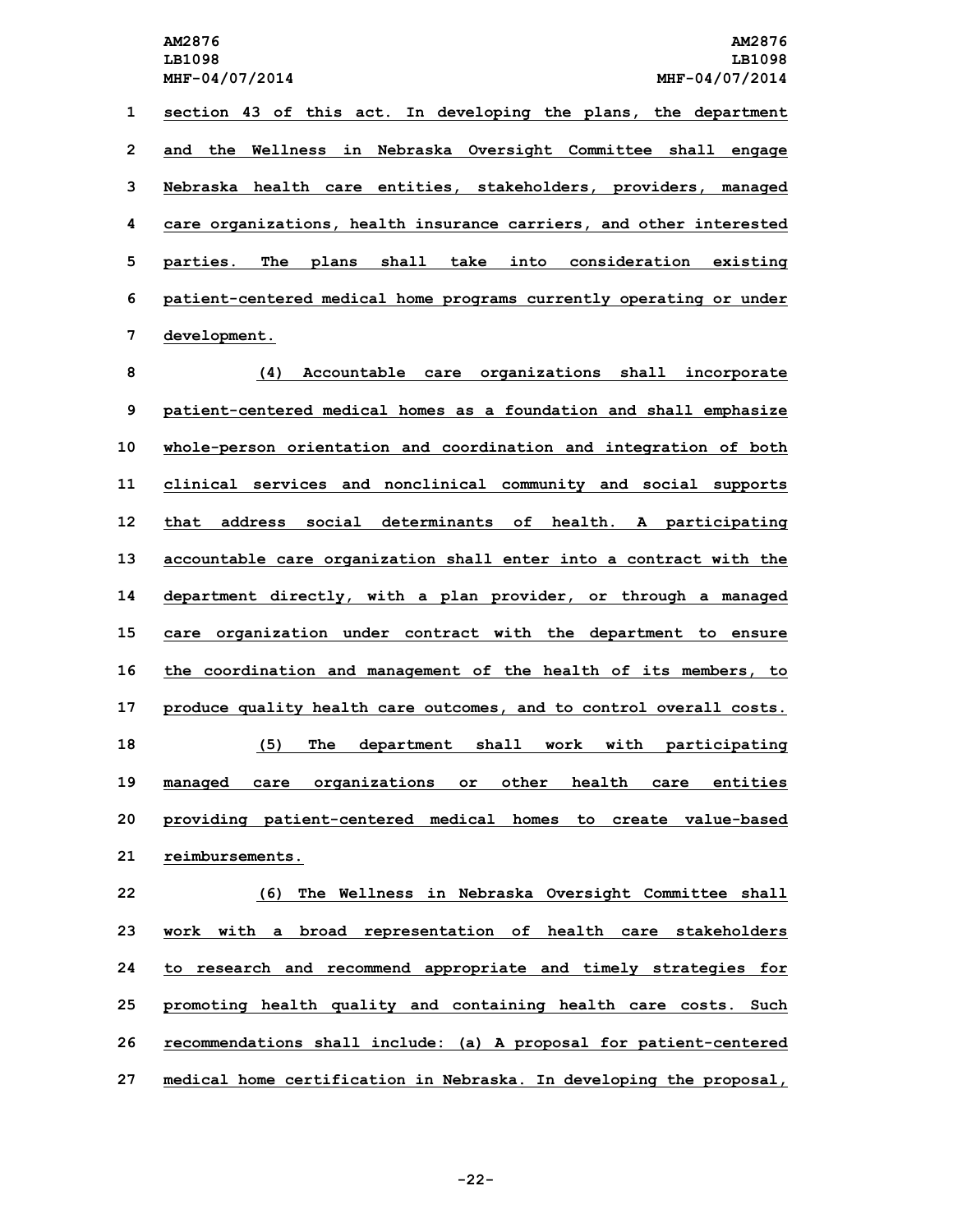**LB1098 LB1098**

 **the committee shall include, but not be limited to, <sup>a</sup> review of national patient-centered medical home certification and accreditation entities' standards and the preliminary outcomes of the medical home pilot program pursuant to the Medical Home Pilot Program Act and the multipayer patient-centered medical home participation agreement between commercial insurers and medicaid managed care plans in Nebraska executed in 2014; and (b) <sup>a</sup> proposal for <sup>a</sup> position of Coordinator of Medicaid Quality Improvement and Cost Analysis which would be within the Division of Medicaid and Long-Term Care of the department. The ability to make decisions regarding appropriate improvement in health care delivery is often hampered by the lack of good information on the outcome of current programs and practices. The committee shall review whether improvement of Nebraska health care may be aided through creation of the position of Coordinator of Medicaid Quality Improvement and Cost Analysis whose responsibilities may include, but need not be limited to, health care analytics of quality improvement measures, establishing metrics and base lines for program design, analyzing health care trends, and planning and organizing data collection protocols. The committee shall report on the recommendations for patient-centered medical home certification and accreditation and <sup>a</sup> proposal relating to <sup>a</sup> Coordinator of Medicaid Quality Improvement and Cost Analysis by December 1, 2015.**

 **Sec. 53. (1) The waiver applications required pursuant to the Wellness in Nebraska plan shall include <sup>a</sup> plan developed by the department, with oversight by the Wellness in Nebraska Oversight Committee, for <sup>a</sup> pilot program for each managed care**

**-23-**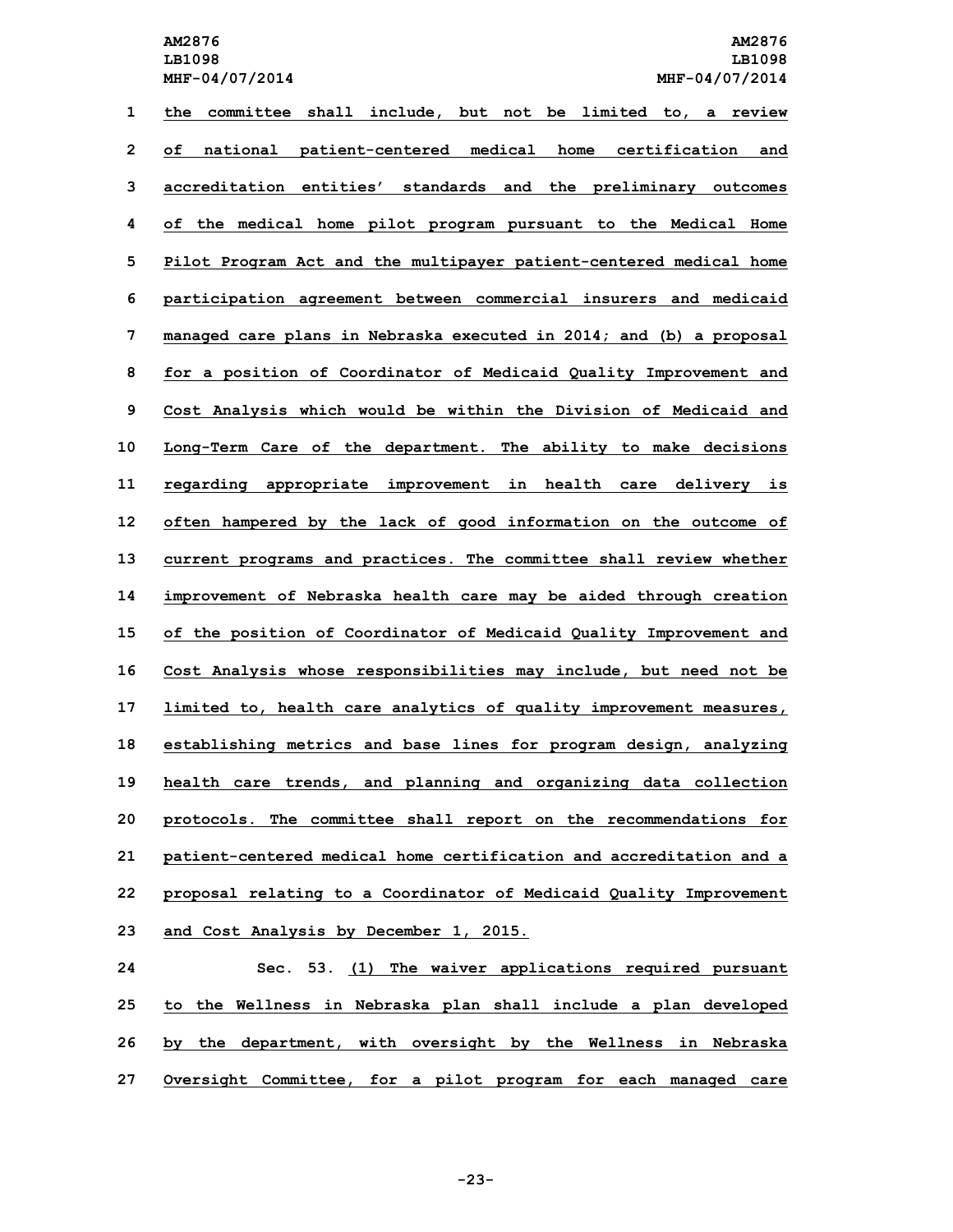**organization contracting with the department to develop at least three health homes for newly eligible individuals who are medically frail individuals or have exceptional medical conditions. Such health homes shall provide intensive care management and patient navigation services for such individuals. Health homes shall have designated providers operating under <sup>a</sup> whole-person approach to care within <sup>a</sup> culture of continuous quality improvement. Health homes shall use <sup>a</sup> multidisciplinary team of medical, mental health, and substance abuse treatment providers, social workers, nurses, and other care providers led by <sup>a</sup> dedicated care manager who assures that participating members receive needed medical, behavioral, and social services through <sup>a</sup> single integrated care entity. Such entity shall be headed by <sup>a</sup> primary care provider who shall lead such multidisciplinary team which shall collectively take responsibility for the ongoing health care and health-related needs of patients. The primary care provider shall be responsible for providing for all of <sup>a</sup> patient's health-related needs or shall take responsibility for appropriately arranging for health-related services provided by other qualified health care professionals and providers of medical and nonmedical health-related services. Such responsibility includes, but is not limited to, health-related care at all stages of life, including, but not limited to, preventive care services, acute care, chronic care, long-term care, transitional care between providers and settings, and end-of-life care. The responsibility includes whole-person care consisting of physical health care, including but not limited to oral, vision, and specialty care, pharmacy management, and behavioral health**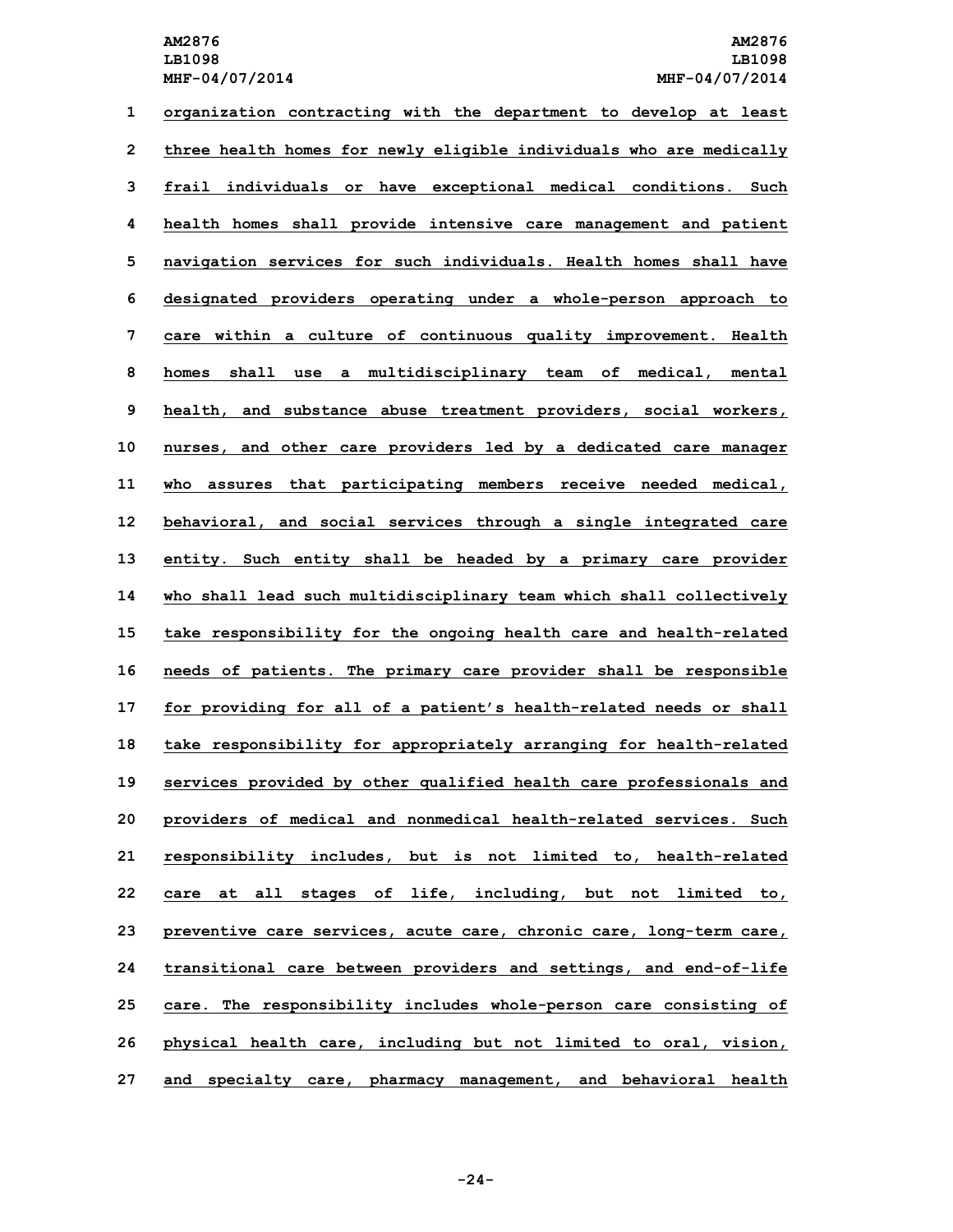**1 care. Care shall be coordinated and integrated across all elements**

**2 of the health care system and the participant's community.**

 **(2) Health homes which are part of the pilot program shall provide comprehensive care coordination and health promotion; access to primary and specialty services coordinated with physical health, behavioral health services, substance-abuse services, HIV/AIDS treatment, housing, social services, comprehensive transitional care from hospital or prison to the community, patient and family support, referral to community and social support services, and use of health information technology to link services. <sup>A</sup> health home shall: (a) Connect under <sup>a</sup> single point of accountability; (b) have <sup>a</sup> referral relationship with one or more hospital systems; (c) cover physical and behavioral health; and (d) utilize community-based organizations for care and housing providers.**

**16 (3) The department shall work with participating managed 17 care organizations or other health care entities participating in 18 the pilot program to create value-based reimbursements.**

 **Sec. 54. (1) By January 1, 2016, the department, in conjunction with the Wellness in Nebraska Oversight Committee, shall recommend <sup>a</sup> reimbursement methodology and incentives for participation in the patient-centered medical home and health home systems to ensure that providers enter into and continue participating in the systems. In developing the recommendations for incentives, the department shall consider, at <sup>a</sup> minimum, providing incentives to promote wellness, prevention, chronic care management, immunizations, health care management, and the use**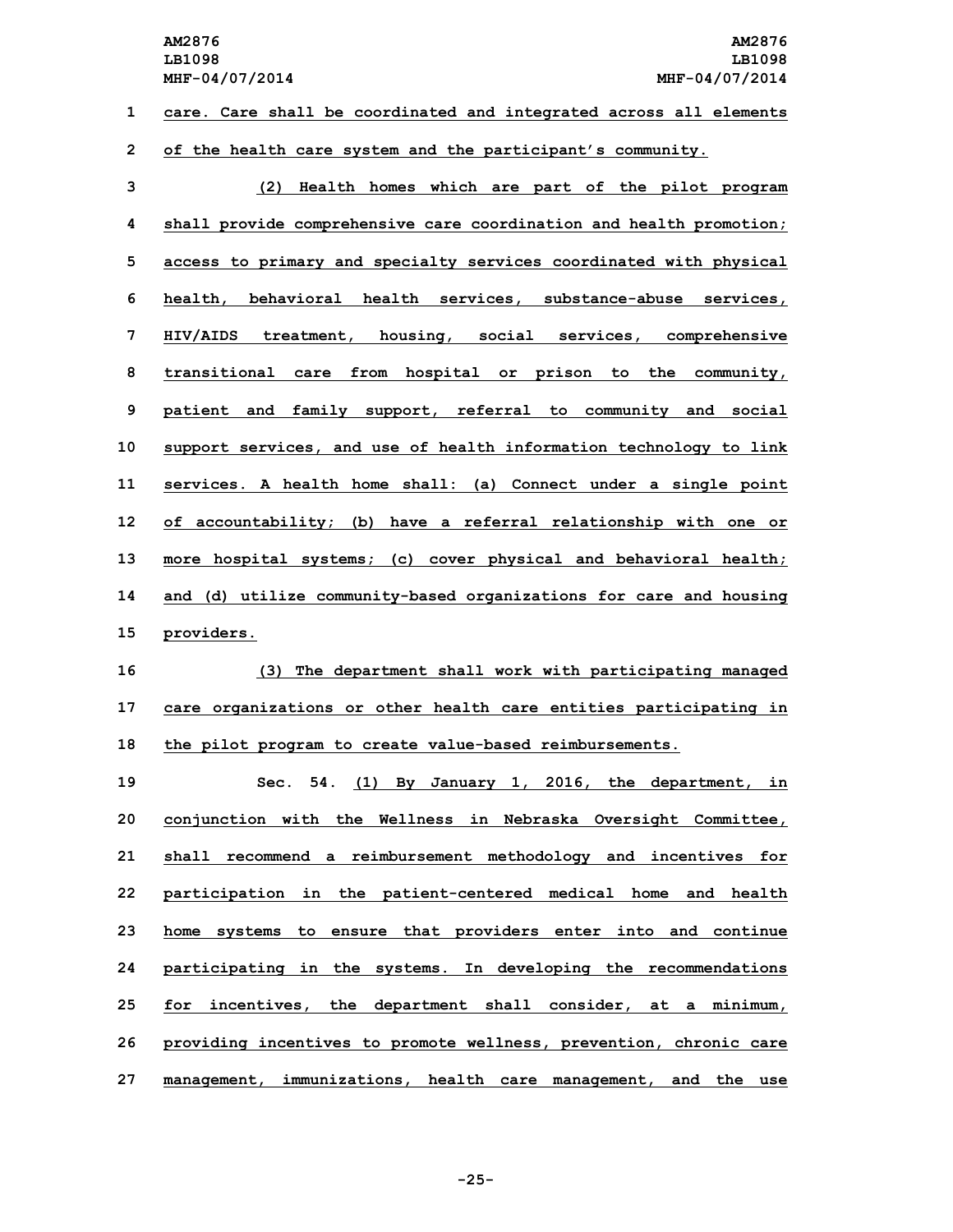**AM2876 AM2876 LB1098 LB1098 MHF-04/07/2014 MHF-04/07/2014 of electronic health records. In developing the recommendations for the reimbursement system, the department shall analyze, at <sup>a</sup> minimum, the feasibility of all of the following: (a) Reimbursement to promote wellness and prevention and to provide care coordination and chronic care management; (b) Increasing reimbursement to medicare levels for certain wellness and prevention services, chronic care management, and immunizations; (c) Providing reimbursement for primary care services by addressing the disparities between reimbursement for specialty services and for primary care services; (d) Increasing funding for efforts to transform medical practices into certified patient-centered medical homes, including emphasizing the use of electronic health records; (e) Targeting reimbursement to providers linked to health care quality improvement measures established by the department; (f) Reimbursement for specified ancillary support services, such as transportation for medical appointments and other similar types of services; (g) Reimbursement for medication reconciliation and medication therapy management service, where appropriate; and (h) Developing quality performance standards. In developing such standards, the department and the committee shall consider various standards, including, but not limited to, the quality index score, the medicare shared savings program quality reporting metrics, and the uniform data set. (2) The department, with oversight by the Wellness**

**-26-**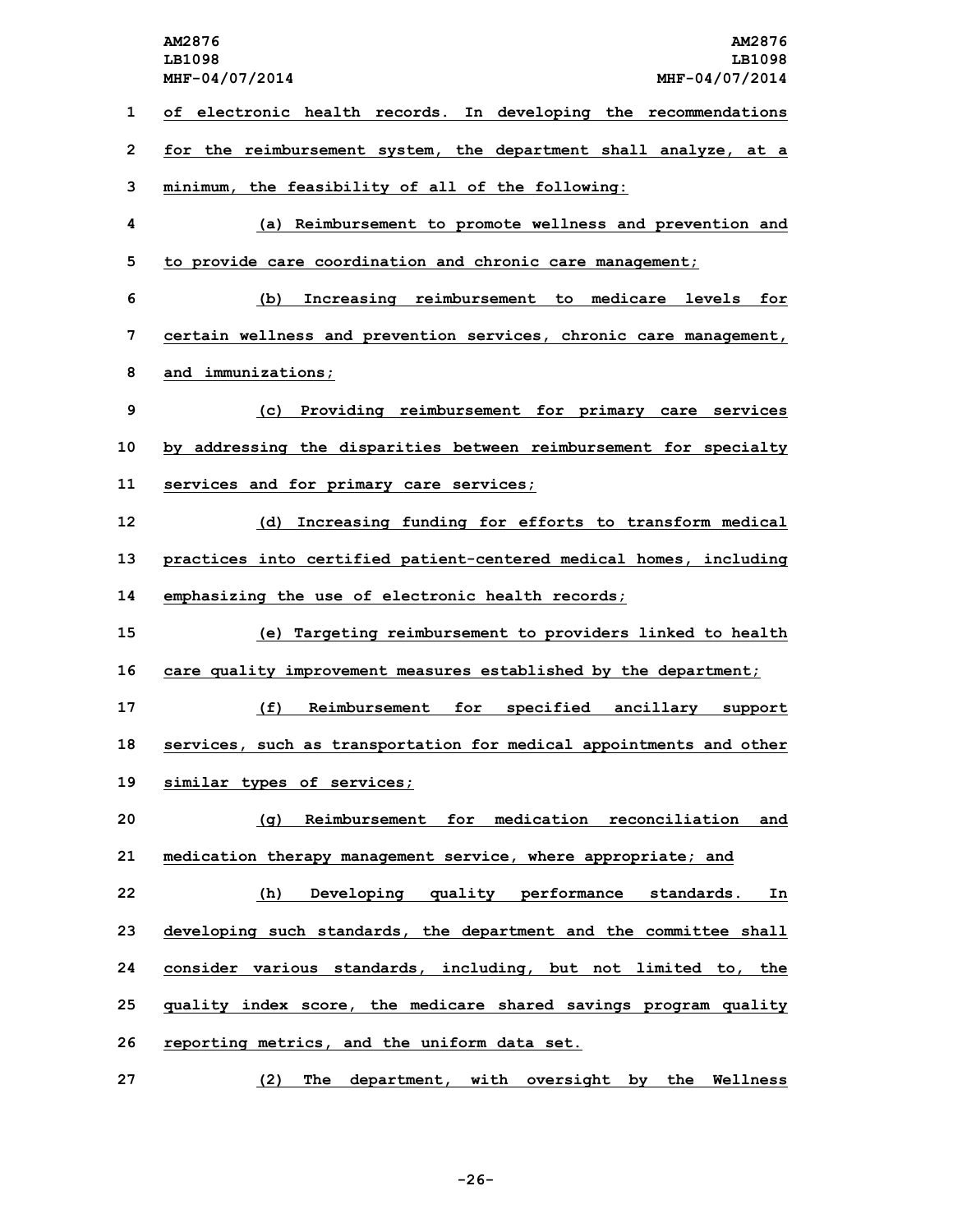**in Nebraska Oversight Committee, shall also recommend payment models for accountable care organizations by January 1, 2016, that include, but are not limited to, risk sharing, including both shared savings and shared costs, between the state and the participating accountable care organization and bonus payments for improved quality. Contract terms may require that <sup>a</sup> participating accountable care organization be subject to shared savings beginning in the initial year of the contract, have quality metrics in place within three years after the initial year of the contract, and participate in risk sharing within five years after the initial year of the contract.**

 **Sec. 55. (1) The waiver applications required pursuant to the Wellness in Nebraska Act shall include provisions for incentives to encourage development of cost-conscious consumer behavior in consumption of health care services and to improve the use of preventive care services. The Legislature finds that monthly payments provide members with (a) financial predictability and certainty, (b) an incentive to actively seek preventive care services and engage in healthy behaviors that may earn an exemption from monthly contributions, and (c) consistent program policies to prepare them to transition to coverage on the exchange if their income increases above one hundred thirty-three percent of the federal poverty level.**

 **(2)(a) Beginning January 1, 2016, members with incomes at or about fifty percent of the federal poverty level who are enrolled in WIN Marketplace Coverage or WIN Medicaid Coverage, except medically frail individuals or individuals with exceptional**

**-27-**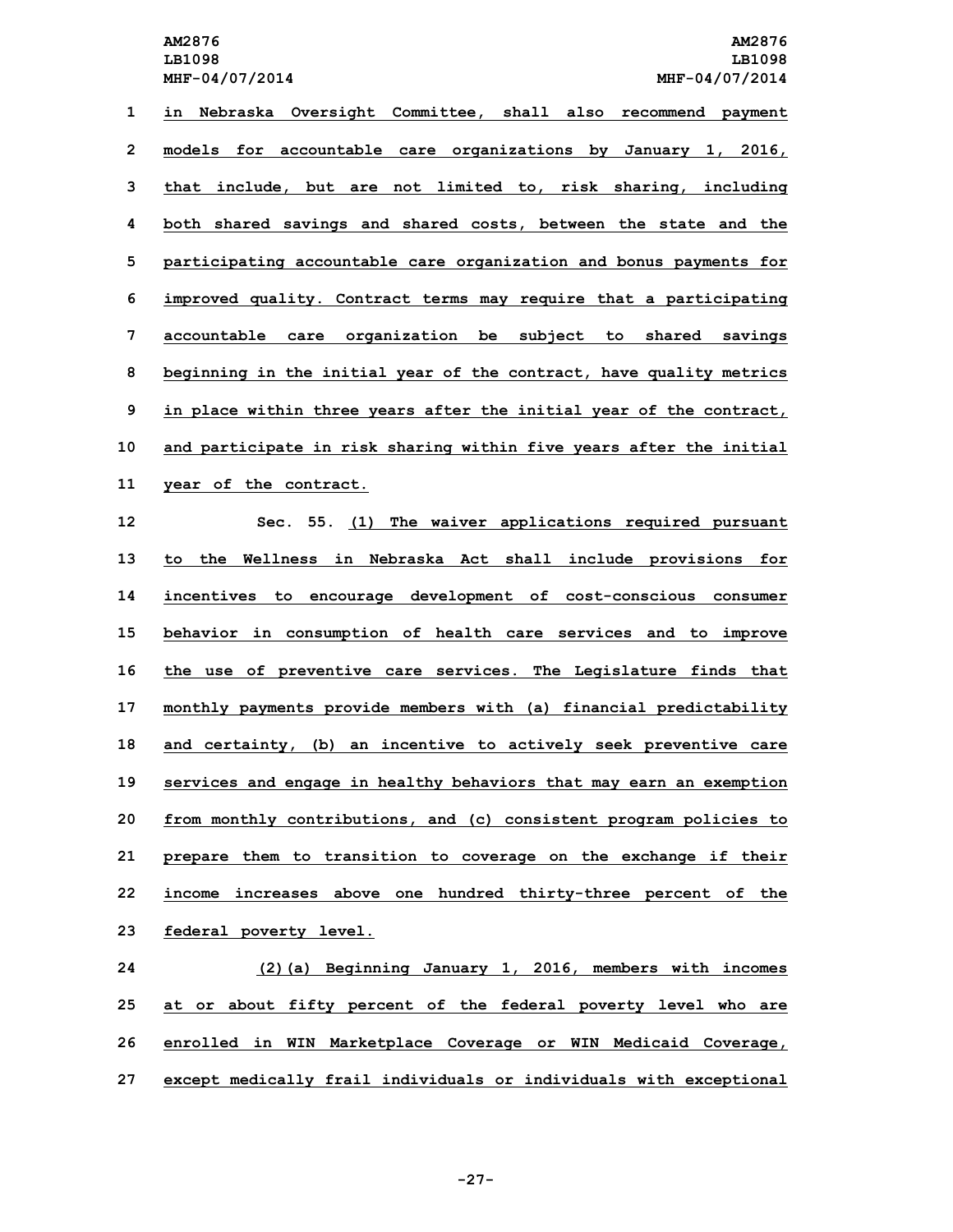**medical conditions, shall contribute two percent of their monthly income to the program under which they receive coverage. If <sup>a</sup> member completes required preventive care services and wellness activities described in subsection (3) of this section during the initial year of membership, the monthly contributions shall be waived during each subsequent year until the member fails to complete such required preventive care services and wellness activities specified during the prior annual membership period.**

 **(b) To remove barriers to health care, newly eligible participants shall have no copays other than those imposed for inappropriate utilization of <sup>a</sup> hospital emergency department. The department and the Wellness in Nebraska Oversight Committee, in accordance with guidance from the Centers for Medicare and Medicaid Services, shall develop <sup>a</sup> policy regarding what constitutes inappropriate utilization of <sup>a</sup> hospital emergency department and any cost sharing required by enrollees as <sup>a</sup> result of such policy.**

 **(c) The total of monthly contributions plus cost sharing each quarter shall be limited to one quarter of five percent of the yearly income of the member. The policy shall include guidelines for hardship exemptions from monthly contributions and cost sharing by members.**

 **(3) Preventive care services and wellness activities shall include, but are not limited to, an annual physical and completion of an approved health risk assessment to identify unhealthy characteristics, including chronic disease, alcohol use, substance use disorders, tobacco use, and obesity and immunization status. Future requirements may include additional preventive care**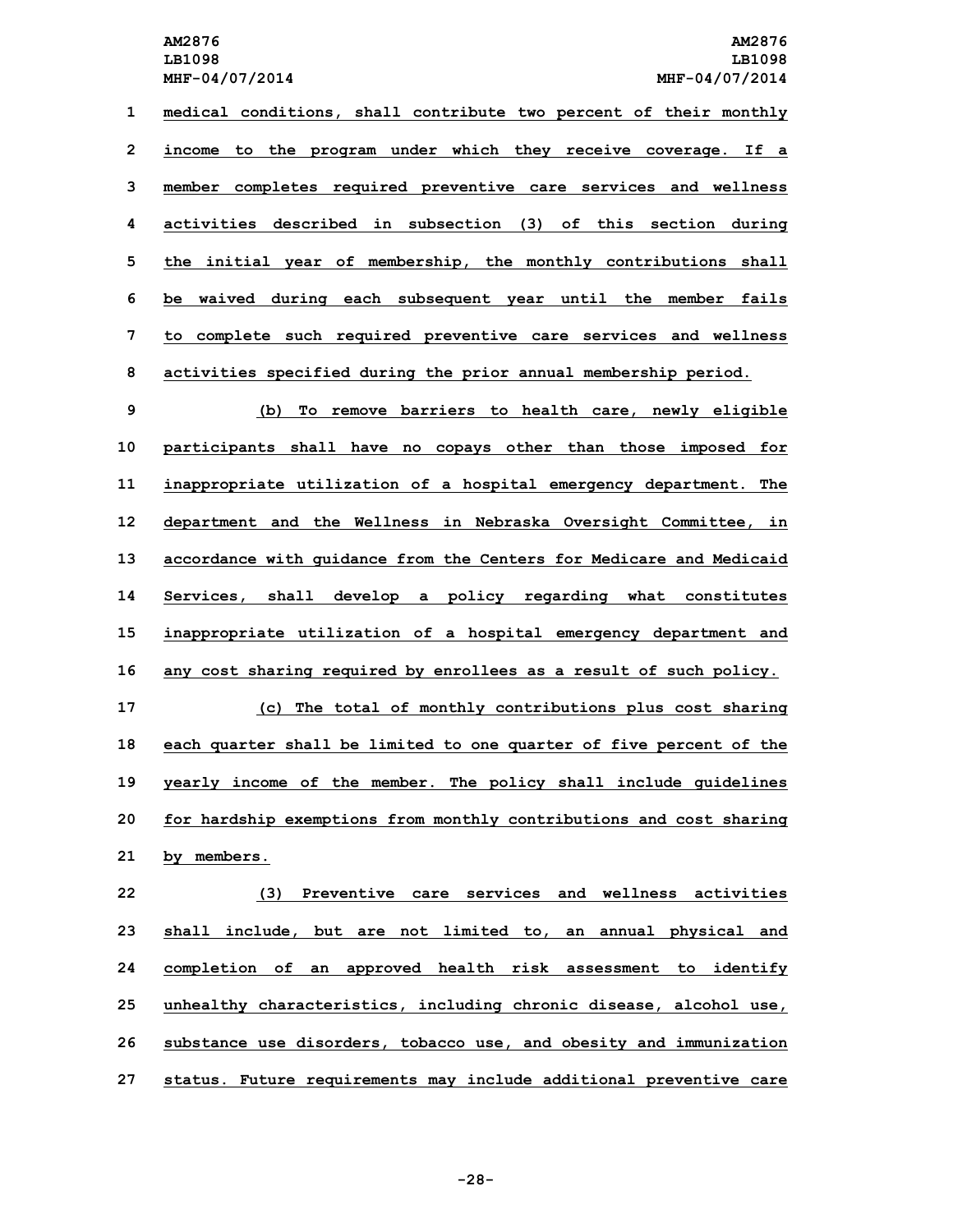**1 services, health promotion, and disease management as determined by**

**2 the department and the committee.**

 **Sec. 56. Eligibility for coverage under the Wellness in Nebraska Act is <sup>a</sup> qualifying event under the federal Health Insurance Portability and Accountability Act of 1996, Public Law 104-191. Services that are otherwise covered through the Wellness in Nebraska plan shall not be excluded from coverage because they are ordered by <sup>a</sup> court or required as <sup>a</sup> condition of probation or parole. Following initial enrollment, <sup>a</sup> member is eligible for covered benefits for twelve months, subject to program termination and other limitations specified by the department. The department shall review each member's eligibility annually. Every newly eligible individual who applies for coverage under the Wellness in Nebraska Act shall at the time of enrollment acknowledge in writing that he or she has received written information stating that coverage under the Wellness in Nebraska Act is subject to cancellation pursuant to section 49 of this act upon notice thereof to the enrollee.**

**19 Sec. 57. The department shall include in its applications 20 for waivers required by the Wellness in Nebraska Act <sup>a</sup> plan for 21 evaluations. The plan may include whether:**

 **(1) WIN Marketplace Coverage participants will have greater access to health care providers than WIN Medicaid Coverage participants due to increased reimbursement provided by <sup>a</sup> qualified health plan;**

**26 (2) WIN Marketplace Coverage participants have greater 27 access to health care providers than persons insured by private**

**-29-**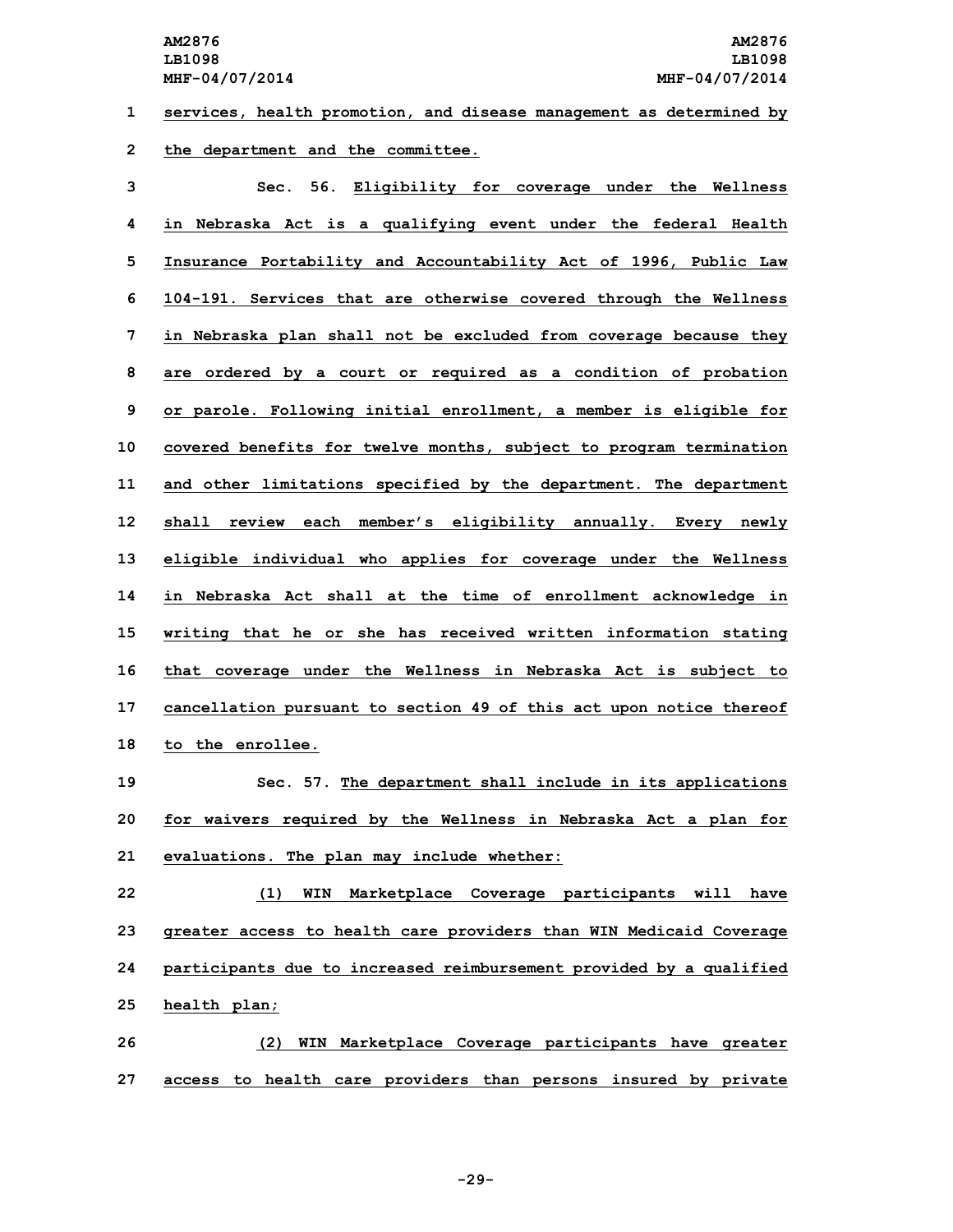**AM2876 AM2876 LB1098 LB1098 MHF-04/07/2014 MHF-04/07/2014 qualified health plans, due to the increased focus on primary care delivery through patient-centered medical homes; (3) The WIN Marketplace Coverage option for newly eligible individuals with higher incomes will result in lower administrative costs attributable to the medical assistance 6 program; (4) The focus pursuant to WIN Marketplace Coverage on primary care and patient-centered medical homes results in improved outcomes and cost containment compared to other private qualified health plan participants; (5) WIN Marketplace Coverage members will experience fewer gaps in insurance coverage and maintain continuous access to the same qualified health plan and providers than persons covered by medicaid; (6) Provision of premium assistance for qualified health plans on the health benefit exchange, resulting in more medicaid recipients in the health benefit exchange will increase competition in the private market, resulting in lower costs for all Nebraskans participating in the health benefit exchange; (7) The incentive program that reduces cost sharing in subsequent years results in increased preventive care services and other disease prevention and health promotion activities; (8) The incentive program that reduces cost sharing results in lower health care costs and improved health outcomes for participants under the Wellness in Nebraska Act; (9) The copayment requirement for overutilization of hospital emergency departments decreases the non-emergency use of**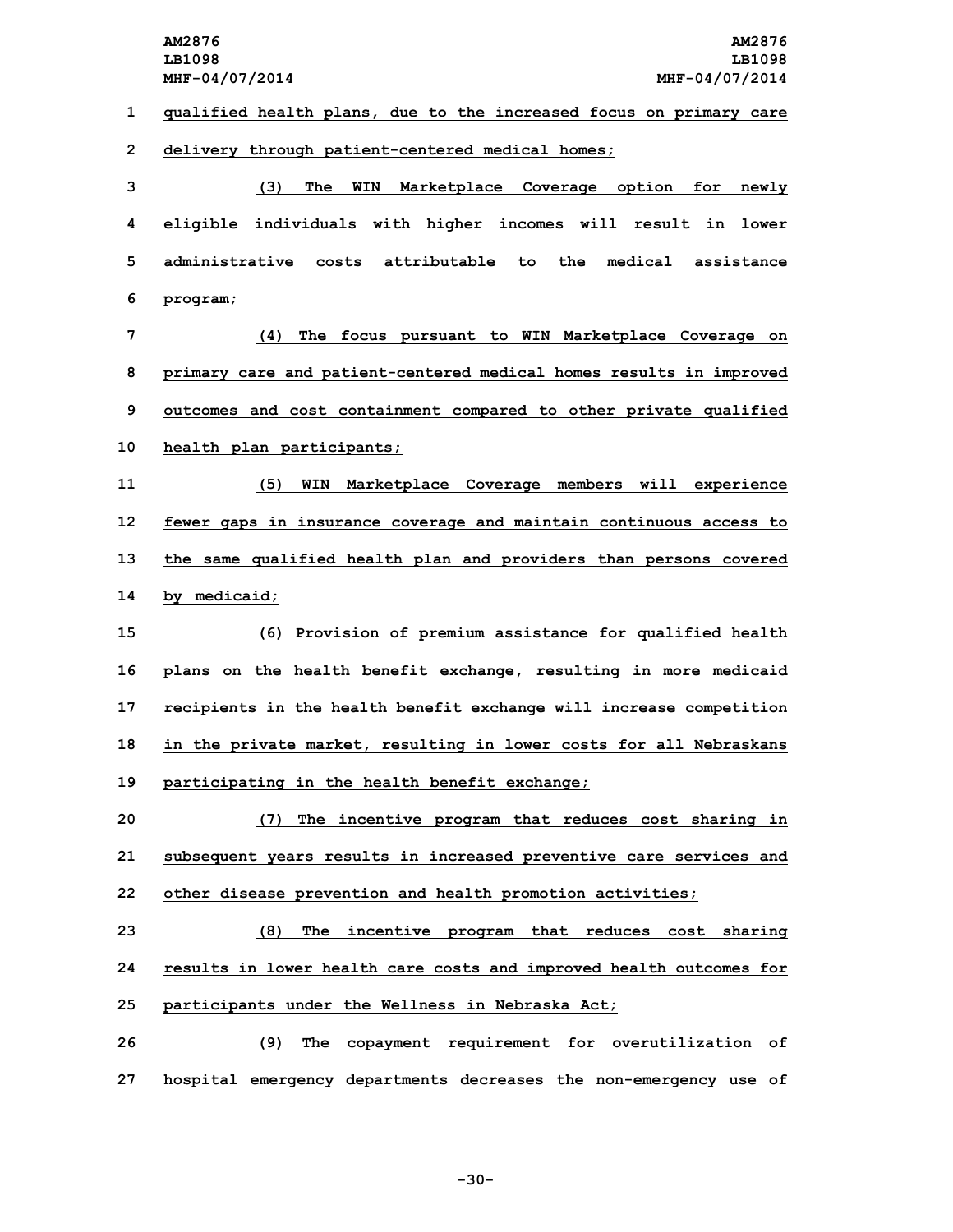**1 the emergency department;**

 **(10) Limiting WIN Marketplace Coverage and WIN Medicaid Coverage participation to only individuals without access to employer-sponsored insurance keeps people on their private employer-sponsored insurance; (11) Offering newly-eligible individuals coverage under the Wellness in Nebraska plan offers low-income newly eligible individuals an opportunity to assure access to <sup>a</sup> primary care provider, emphasizes preventive care services, and encourages the appropriate utilization of services in the most cost-effective 11 manner; (12) Increased financing available through the Affordable Care Act allows for innovation and implementation of new health care delivery systems to promote coordinated care, managed care, and the development of accountable care organizations, resulting in higher quality and lower premium costs; (13) The health care delivery systems provided to the newly eligible individuals through the innovative and integrated care plans increase positive health outcomes and translate to improved value and health; (14) Value-based payment models developed pursuant to the Wellness in Nebraska Act are effective in promoting increased quality and controlling costs in comparison to fee-for-service reimbursement and capitation payment models; (15) Financial participation through monthly contributions for WIN Marketplace Coverage and WIN Medicaid Coverage rather than copayments results in more consistent**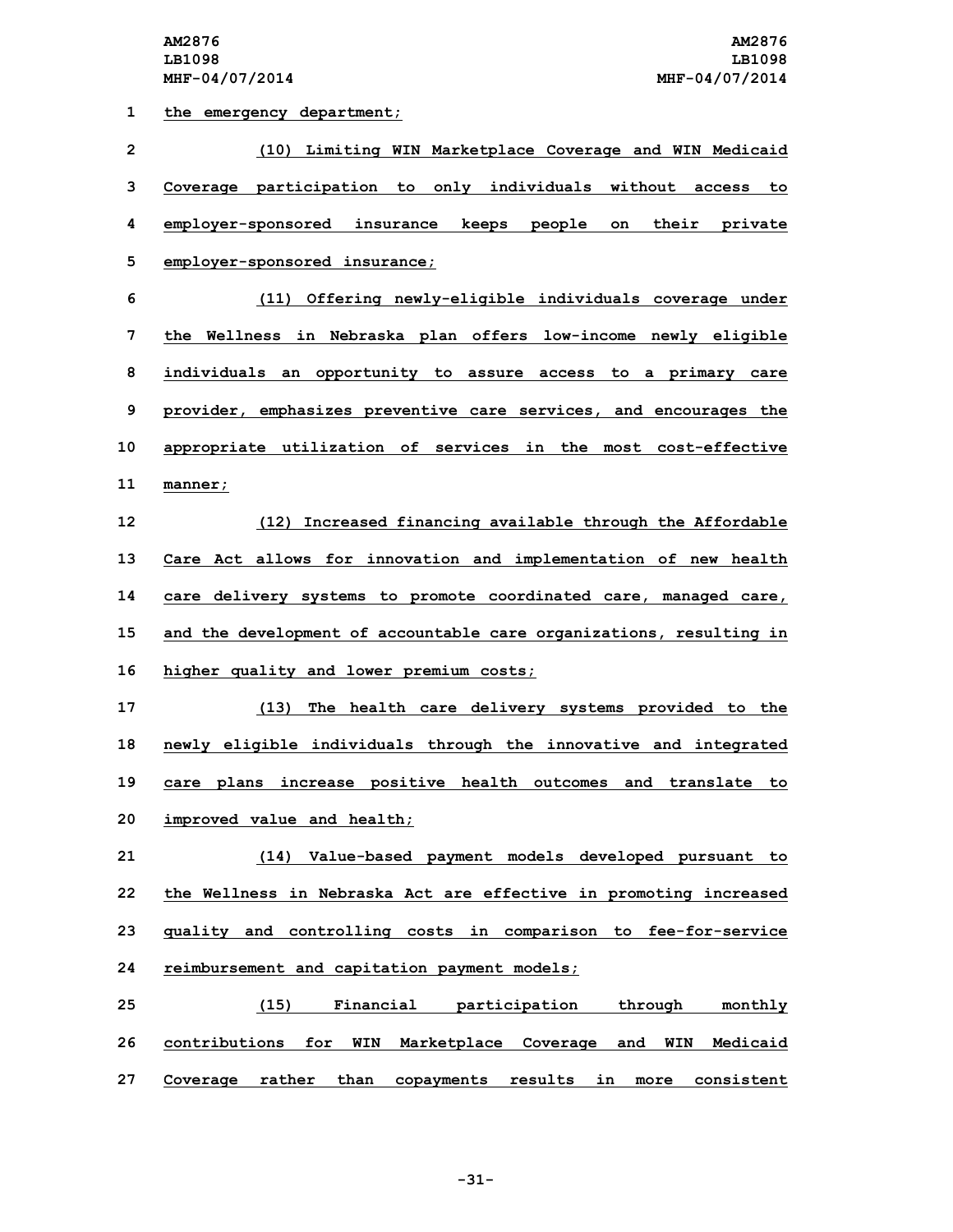## **1 financial responsibility and compliance; and**

 **(16) There is any difference between newly eligible individuals who receive incentives for exemption from monthly contributions compared to traditional medicaid beneficiaries who make copayments when participants move from medicaid to private qualified health plans with respect to members fulfilling their financial responsibilities and cooperating in healthy behaviors.**

 **Sec. 58. (1) The Wellness in Nebraska Oversight Committee is created as <sup>a</sup> special legislative committee. The committee shall consist of nine members of the Legislature appointed by the Executive Board of the Legislative Council as follows: (a) The chairperson of the Health and Human Services Committee of the Legislature who shall serve as chairperson of the Wellness in Nebraska Oversight Committee; (b) two members of the Health and Human Services Committee of the Legislature, (b) two members of the Appropriations Committee of the Legislature, (c) two members of the Banking, Commerce and Insurance Committee of the Legislature, and (d) two members of the Legislature who are not members of such committees. The executive board shall appoint members of the Wellness in Nebraska Oversight Committee no later than thirty days after the effective date of this act.**

 **(2) The Wellness in Nebraska Oversight Committee shall oversee and monitor the Wellness in Nebraska Act, including, but not limited to, reviewing information from the department, participating with the department in negotiations with the Centers for Medicare and Medicaid Services regarding medicaid waiver applications, and providing recommendations to the department to**

**-32-**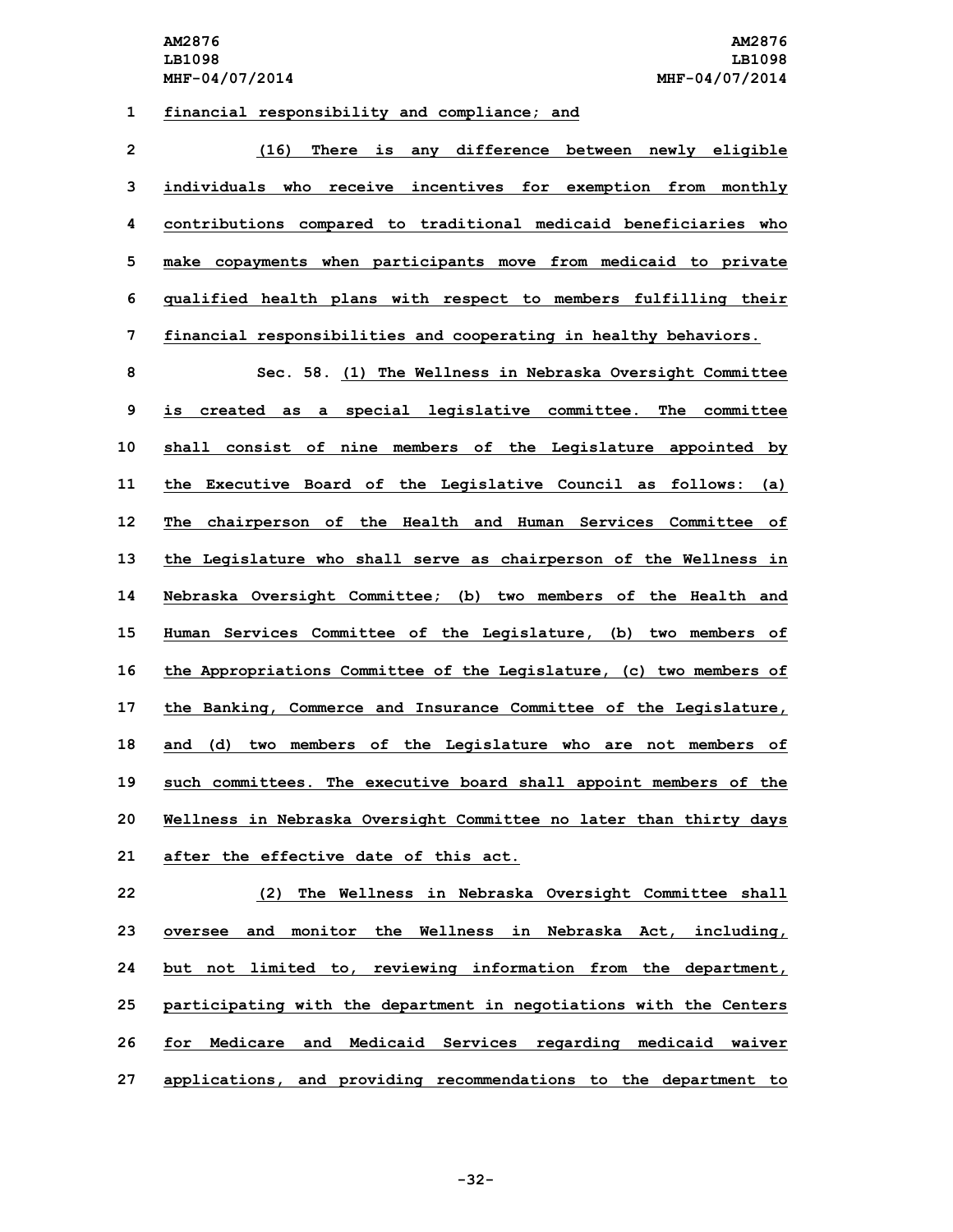**implement the act. (3) The committee shall meet at least quarterly with representatives of the department, including, but not limited to, the Director of Medicaid and Long-Term Care of the Division of Medicaid and Long-term Care of the department, with the Director of Insurance, and other interested parties. The committee may meet at other times at the call of the chairperson. (4) The committee may hire <sup>a</sup> consultant with training and**

**9 expertise in health care system innovation and medicaid, preferably 10 including specialized knowledge and experience in the process of 11 applying and negotiating medicaid waivers.**

 **(5) The committee may utilize individuals and organize work groups who or which may include stakeholders, health care providers, public and private insurers, health care delivery organizations, specialty societies, professional and higher education entities, and consumers to provide information, expertise, and recommendations on Nebraska's health care system to the committee in furtherance of its duties.**

 **(6) The Department of Health and Human Services and the Department of Insurance shall provide the committee with any reports, data, analysis, including actuarial data and reports, or other information which the departments utilize for implementing the act. The department, with the involvement of the committee, shall contract for an actuarial study to provide analysis for the application of the waivers to enact the Wellness in Nebraska Act. The analysis shall include participation data, cost estimates, and any other information required by the Centers for Medicare and**

**-33-**